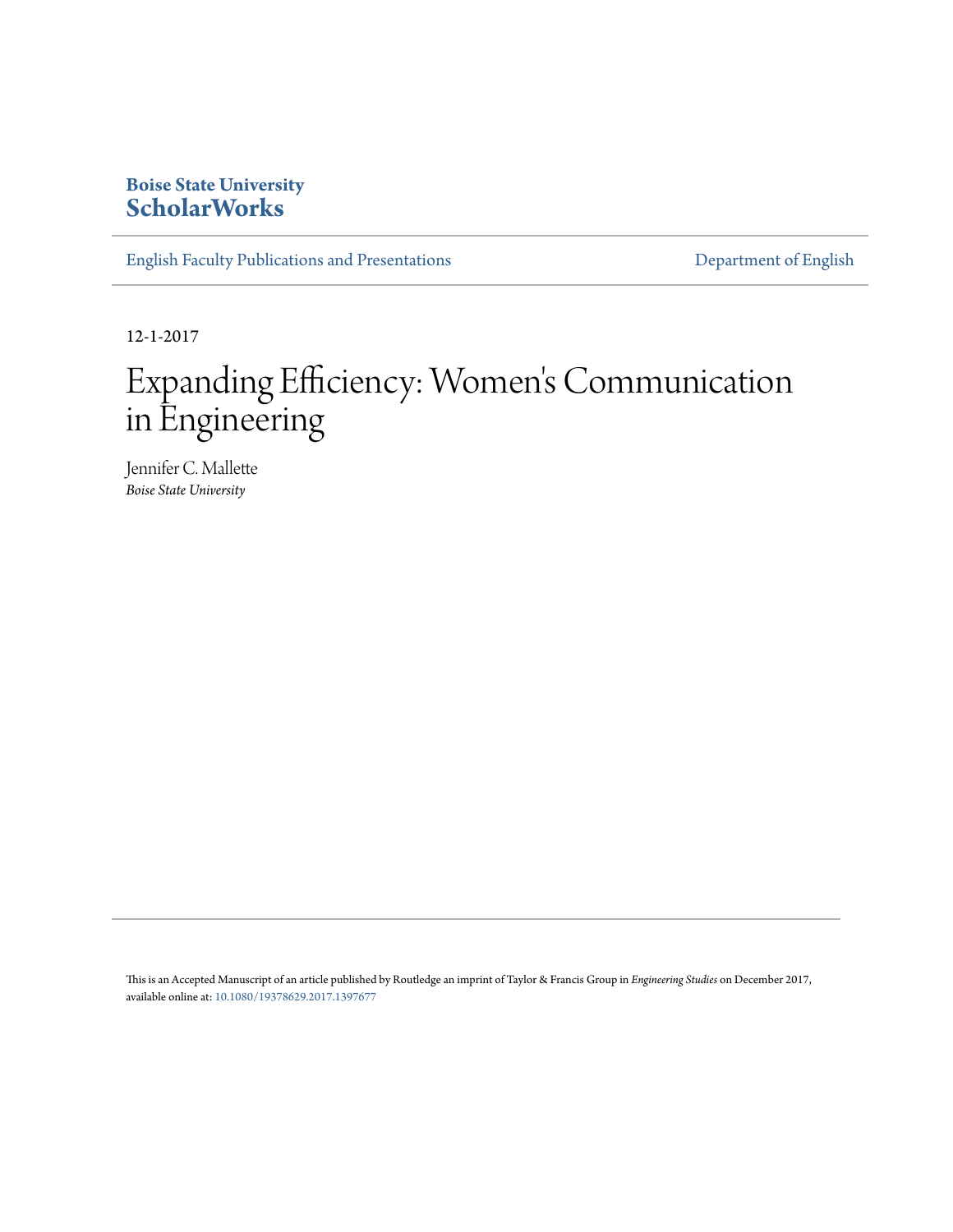# **Expanding Efficiency: Women's Communication in Engineering**

**Jennifer C. Mallette** Boise State University jennifermallette@boisestate.edu

# **Abstract**

As engineering fields strive to be more inclusive of women, focusing on perceptions of women's work is vital to understanding how women can succeed and the limitations they may face. One area in need of more attention is the connection between communication and women's experiences in engineering. This article examines the gendered nature of writing labor in engineering, focusing on case studies of three women who were able to use writing effectively, yet how communication emerged as a gendered form of labor subject to gendered perceptions. While these women's communication skills led to professional success, their association with writing echoes a historical division, where writing is viewed as less valuable than technical knowledge. This division has the potential to disadvantage women who are asked to take on more writing-related tasks. In addition, their writing and communication is subject to gendered perceptions of being "chatty" or blunt rather than effective or efficient. Articulating these perceptions and attitudes can lead to a breakdown of the binary between writing and technical labor as well as appropriately valuing the contributions women make in engineering through writing.

**Keywords**: gender; communication; feminism; writing; satisficing

#### **Introduction**

During one of my first visits to the civil engineering firm where she worked, Katy commented, "The joke around the office is that I can't write a short report".[1](#page-1-0) As a professional civil engineer who specialized in environmental projects, Katy frequently wrote, composing reports, memos, meeting minutes, and other forms of communication. Katy's writing was one of her strengths, and it was a skill for which she was recognized both within her workplace and by her professional community. In referring to her writing, she talked at length about efficiency and conciseness, and she expressed frustration with engineers who could not communicate efficiently or effectively, central concepts that not only defined her own writing but would also recur throughout our work together. However, Katy—and her coworkers—also seemed to believe that the writing she so carefully crafted was often more than what was necessary, both in terms of length and energy spent.

Emma, a biological engineering student, struggled with the same notion of concise, efficient prose that is typical of engineering. While she called herself a "creative technical writer," she also acknowledged that "I have such a hard time making my statements concise and explaining in detail what exactly is going on in my head in that moment, you know? [...] I don't want it to be like a huge confused mess."<sup>[2](#page-1-1)</sup> Emma's desire to write clearly while maintaining a connection to her creative side often put her at odds with the engineering discourse she was acquiring. As a student actively developing proficiency in engineering discourse, Emma was in the process of forming her identity as an engineer, an identity that occasionally conflicted with other elements of her experience. She sought to reconcile what she saw as conflicting approaches by shifting her identity as a writer to align more with the demands of engineering communication, though it came with a sense of loss.

As a tenured industrial engineering professor, Christine's professional identity as a writer was rooted in being concise, yet detailed. She remarked on her tendency to offer more detail in her writing: "It's very important to me that someone can recreate what I'm doing. […] My husband writes a lot of papers and […] he uses the minimum amount of words,

 $1$  1 November 2013.

<span id="page-1-1"></span><span id="page-1-0"></span><sup>2</sup> 16 December 2014.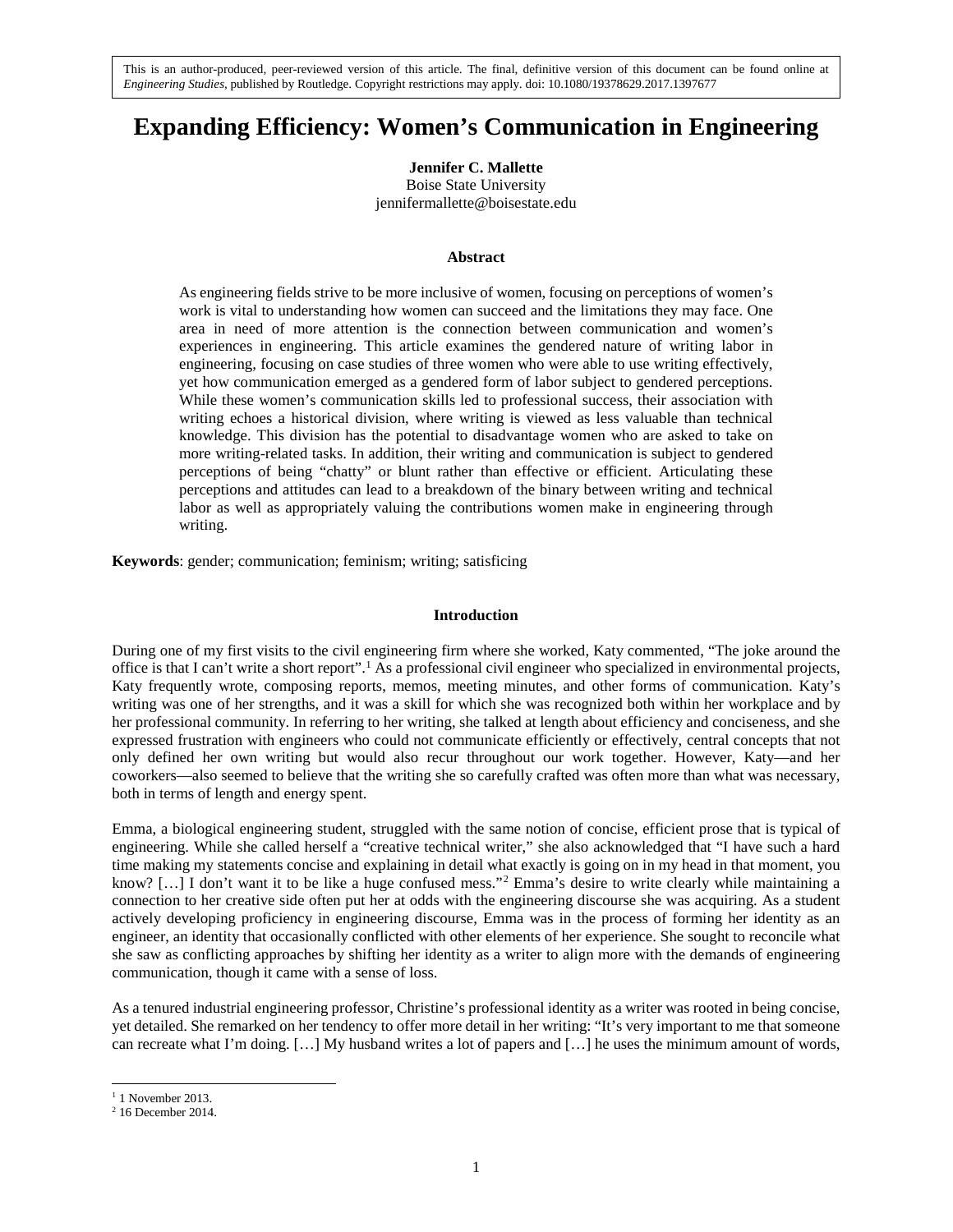and it's not that they're not accurate and sufficient."<sup>[3](#page-2-0)</sup> She explained that her preference is always to add more detail to ensure the readers have the needed information. She asserted, however, that while her male peers write sufficiently and accurately, her desire for more detail and description was perhaps one way her writing differed from theirs. This comparison between her writing and her spouse's—also an industrial engineering professor at the same institution hints at how she believed she wrote in distinct ways related to her sex.

These stories capture a fleeting glimpse of how these women wrote as engineers and crafted an identity within that disciplinary framework. They also show how both writing and identity were rooted in their experiences as women in engineering. Katy, Emma, and Christine each understood writing in engineering as linked to her experience as a woman striving to be successful in a male-dominated field. These scenes illustrate a sense of conflict over how their writing might be compared to the men they worked alongside in terms of length, style, or description. And while these women identified as strong writers and used writing to attain professional recognition, the association of their professional identities with writing as well as the perceptions of others demonstrate the challenges they faced in being accepted fully as insiders.

In other words, Katy, Christine, and Emma's sex and gendered experiences in the context of writing and communication potentially created barriers to their full membership into their engineering communities of practice. Their position as women (their sex) affected their interactions in school and/or in the workplace because of how they were perceived by others in those settings, and their identities as women (their gender) were part of their professional interactions, including their writing. In addition to being women in male-dominated fields, their identities as writers in a field where ineffective communication is both a stereotype and a recognized problem placed them outside the accepted norm. This article examines their writing through the lens of gender, exploring the ways these three women accomplished their professional goals despite the conflicts and assumptions they faced because of their gender identity and their experiences as women in engineering (their gendered experiences).

Research on perceptions of women in STEM fields illustrates that these women may be consciously or unconsciously responding to notions of what it means to be a woman in a typically masculine sphere. Cultural stereotypes about masculine and feminine forms of communication set up expectations that where men are direct, logical, and concise communicative styles valued within engineering communities of practice—women will be indirect, emotional, and expansive.[4](#page-2-1) Yet women also are often view themselves as stronger writers and communicators, as do their peers and instructors.[5](#page-2-2) Haswell and Haswell's study on gender and reader's perceptions, for instance, revealed a "pro-female bias" in responses to student writing, where reviewers rate texts that they perceive to be written by women more highly.<sup>[6](#page-2-3)</sup> Women are also connected to writing activity in STEM disciplines. Historically in engineering settings, women were denied access to field work and other spheres where "real" engineering work occurred, yet they were able to be involved with the communication of technical information.<sup>[7](#page-2-4)</sup> In the past, technical writing has been a space where women are accepted and able to contribute.<sup>[8](#page-2-5)</sup> However, it was also viewed as a "ghetto" women were forced into instead of contributing to the masculine space that engineering embodied—and continues to embody, albeit more subtly, today.<sup>[9](#page-2-6)</sup>

Edward Malone's research into the history of technical communication examines the obscuring of women's contributions to the professionalization of technical communication to downplay what some members saw as the feminization of the field. He argues:

Long before World War II, technical writing and editing were niches of women's work within technical and scientific fields. The emergence of the modern field of technical communication in World War II and the postwar years continued this tradition even as male practitioners and academics sought to professionalize the field.<sup>[10](#page-2-7)</sup>

<sup>3</sup> 20 January 2015.

<span id="page-2-1"></span><span id="page-2-0"></span><sup>4</sup> Annas, "Style as Politics," 2003; Flynn, "Gender and Reading," 1983; Flynn, "Composing as a Woman," 1988; Hiatt, "The Feminine Style," 2003; Haswell and Haswell, "Gendership and the Miswriting of Students, 1995, p. 233.

<span id="page-2-2"></span><sup>5</sup> Charney, Newman, and Palmquist, "I'm Just No Good at Writing," 1995, pp. 314-315; Haswell and Haswell "Gendership and the Miswriting of Students," 1995, p. 233.

<span id="page-2-3"></span><sup>6</sup> Haswell and Haswell, "Gender Bias and Critique of Student Writing," 1996, p. 60.

<span id="page-2-4"></span><sup>7</sup> Malone "Chrysler's Most Beautiful Engineer," 2010, pp. 145-146; Rossiter, *Women Scientists in America*, 1995, pp. 261-264.

<span id="page-2-5"></span><sup>8</sup> Connors, "The Rise of Technical Writing Instruction in America," 1982; Malone "Chrysler's Most Beautiful Engineer," 2010; Malone "Women Organizers of the First Professional Associations in Technical Communication," 2015; Richie and Boardman, "Feminism in Composition," 2003. 9 Malone, "Chrysler's Most Beautiful Engineer," 2010, p. 146.

<span id="page-2-7"></span><span id="page-2-6"></span><sup>&</sup>lt;sup>10</sup> Malone, "Chrysler's Most Beautiful Engineer," 2010, p. 177.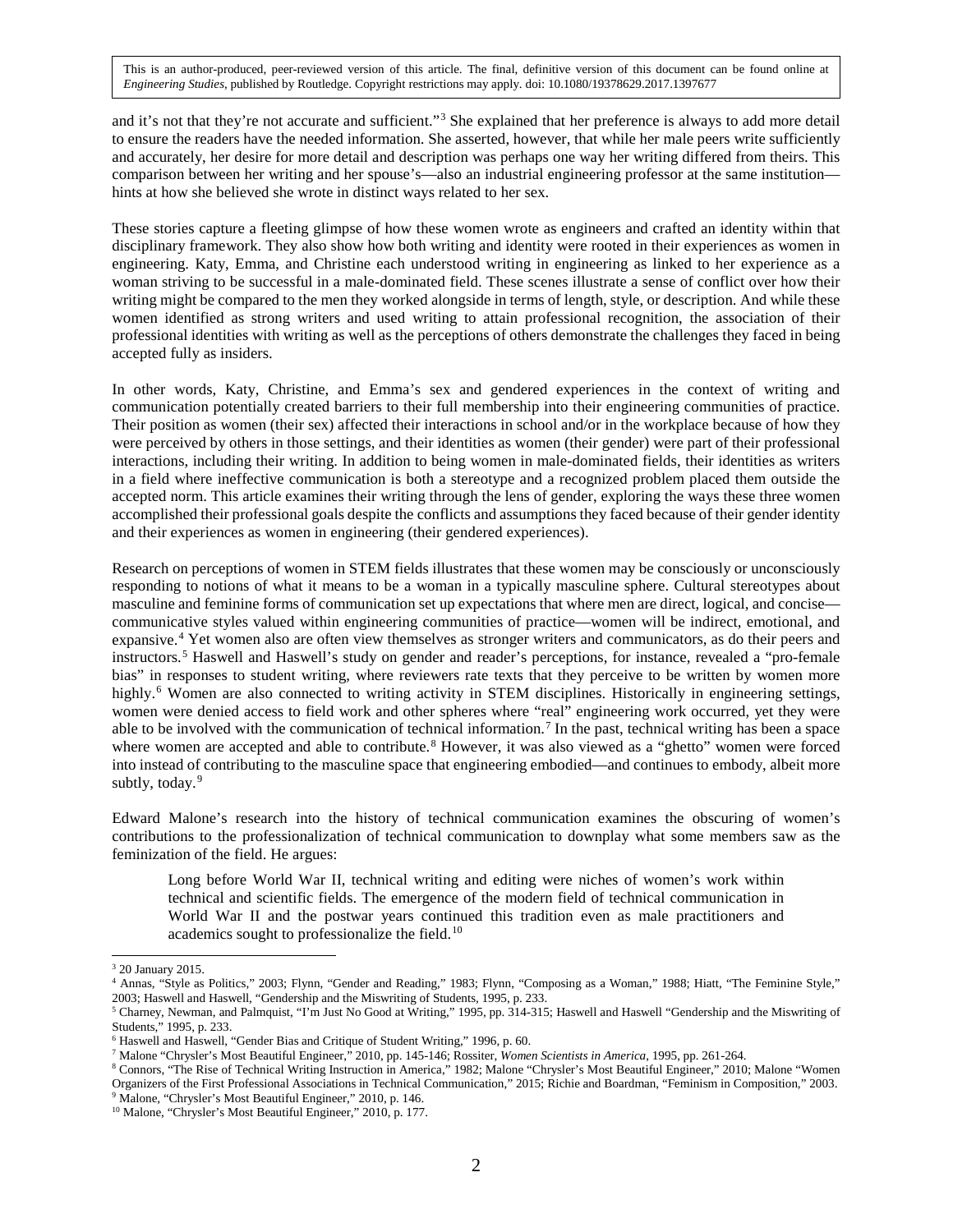Women were permitted to participate in science settings as writers and editors because writing was perceived as labor appropriate for women. Their work as writers was also used as an exclusionary tactic to prevent women's full participation in the creation of scientific knowledge, and even their contributions to technical communication were obscured.[11](#page-3-0) Part of these attitudes emerge from the position of technical communication in relation to STEM fields, where communication has historically been seen as secondary to the work of scientists. For instance, Bernadette Longo examines the development of technical writing part of "an economy of technical knowledge and power."<sup>[12](#page-3-1)</sup> She argues that writing became a task for lower-paid writers who could take care of the labor of communicating the knowledge and technology generated by the higher-paid (and overwhelmingly male) engineers. Technical communication was thus viewed as a "spurious coin" to the real currency of scientific knowledge,<sup>[13](#page-3-2)</sup> a perspective that allowed engineers to see writing and engineering labor as separate hierarchical practices. The view that technical labor is superior to writing because writing can be done by anyone, even non-engineers (and particularly women), is part of the culture of engineering, and one that has potentially dangerous implications for engineering women who identify as strong communicators.

Despite these historical realities, relatively few studies have examined sex differences in engineers' self-identification as writers, including how gendered experiences affect women's participation in engineering communities of practices. For one, women are often not included in research examining engineering communication. In some cases, women were unavailable to participate rather than intentionally excluded.<sup>[14](#page-3-3)</sup> Given the prevalence of men in engineering fields, finding willing participants can be a struggle. However, in other studies, women were not included, yet their absence was not addressed,<sup>[15](#page-3-4)</sup> or no attention was called to their presence or underrepresentation.<sup>[16](#page-3-5)</sup> More recent studies have included women more overtly, although gender itself is not the primary focus.<sup>[17](#page-3-6)</sup> In addition, STEM fields have a long history of obscuring or misattributing the contributions of women to scientific research or marginalizing women altogether, sending the message that "women and science do not appear to go together."[18](#page-3-7) Given women's continued underrepresentation in engineering, studies focusing primarily on women's communication in engineering are needed not only to call attention to the struggles women face, but also to demonstrate that women are active participants in the field.

While more research examining women and engineering communication is needed, communication scholars have explored the connections between gendered forms of discourse and how they affect women in collaborative settings typical of engineering learning environments. For example, Joanna Wolfe and Kara Poe Alexander examine how gendered speech styles affect communication and collaboration in a classroom setting, finding that men often assume the role of "computer expert" and shut down debates over choices and control the end product.[19](#page-3-8) Wolfe and Elizabeth Powell explore the impacts of gender-typical speech acts in engineering team settings, where speech acts associated with women, such as prefacing statements with "I think," are seen as weaker and less effective.[20](#page-3-9) In fact, women are frequently advised to change their speech to communicate more clearly, most recently by a book focused on helping women overcome the bias they face in the workplace by changing how they communicate.[21](#page-3-10) Thus, research demonstrates that although women are more likely to identify as writers and be seen as exemplary communicators, gendered communication styles may interfere with their ability to be fully accepted or to succeed. If writing in engineering is viewed as a skill at which women excel, yet writing has historically been a way of marginalizing women from producing engineering labor in the most valued forms, how does writing affect women in engineering fields today? For women who see themselves as skilled researchers and designers as well as communicators, does writing facilitate or inhibit their success as engineers?

<span id="page-3-0"></span><sup>11</sup> Malone, "Women Organizers of the First Professional Associations in Technical Communication," 2015, p. 121.

<span id="page-3-1"></span><sup>12</sup> Longo, *Spurious Coin*, 2000, p. 8.

<span id="page-3-2"></span><sup>13</sup> Longo, *Spurious Coin*, 2000.

<span id="page-3-3"></span><sup>&</sup>lt;sup>14</sup> Leydens, "Novice and Insider Perspectives on Academic and Workplace Writing," 2008, p. 246.

<span id="page-3-4"></span><sup>15</sup> Winsor, *Writing Like an Engineer*, 1996.

<span id="page-3-5"></span><sup>16</sup> Winsor, *Writing Power*, 2003.

<span id="page-3-6"></span><sup>17</sup> Poe, Learner, and Craig, *Learning to Communicate in Science and Engineering*, 2010.

<span id="page-3-7"></span><sup>18</sup> Watts, *Women in Science*, 2007, p. 1.

<span id="page-3-8"></span><sup>&</sup>lt;sup>19</sup> Wolfe and Alexander, "The Computer Expert in Mixed-Gendered Collaborative Writing Groups," 2005, pp. 151.

<sup>20</sup> Wolfe and Powell, "Biases in Interpersonal Communication," 2009, pp. 10-11.

<span id="page-3-10"></span><span id="page-3-9"></span><sup>21</sup> Kramer and Harris, *Breaking Through Bias*, 2016.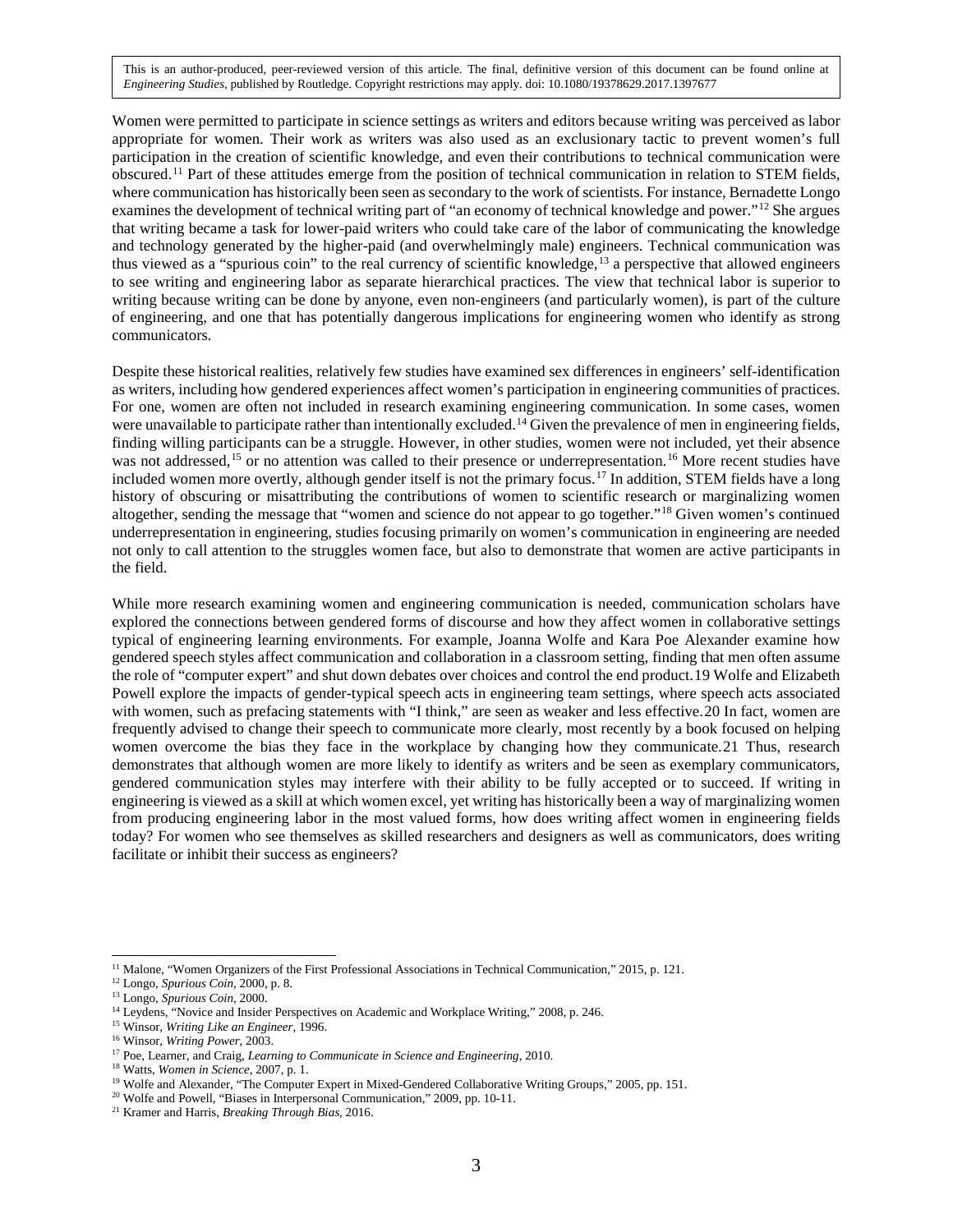#### **Method**

With these conflicts and questions in mind, I set out to examine the connections between women's gendered experiences and the writing they produce within engineering contexts. Designed using an ethnographically informed case study approach, the study focused on three women who were highly capable engineers and writers: Katy, Christine, and Emma.

- Katy and I met while she was pursuing a master's degree in civil engineering. At the time of the study, she had been employed for 10 years by a mid-sized civil engineering firm. Her focus was on environmental engineering projects, and she had been the design engineer on a wastewater treatment project, which was nearing completion during our work together. Katy was deeply interested in writing, and even though she was willing to assert that she was a strong communicator, she also sought to learn more about writing. Her curiosity about writing and her desire to improve her communication skills was one of the driving forces of this study.
- Christine, an industrial engineering researcher and full professor, and I were connected through a mutual friend and colleague, another engineering professor interested in effective engineering communication. Christine frequently collaborated with peers at her institution and graduate students on research and writing. She also was responsible for administrative and marketing communication as part of her responsibilities as a dean and director of a research center. While Christine was less forthcoming about her writing and experiences as a woman in engineering than the other participants, as she and I engaged in conversations about teaching and authorship, she demonstrated her interest in writing, her commitment to supporting her students' writing education, and her focus on mentoring other women in the field.
- Emma was a biological engineering undergraduate student engaged with community engineering projects. We met when I gave a presentation on writing for first generation college students, and I noticed her interest and engagement with the material. She agreed to participate when I reached out to her. Emma chose engineering because of the ways her degree would allow her to contribute to community building. Her goals included potentially pursuing a doctorate, volunteering for the Peace Corps, and becoming an educator, or someone who advocates for sustainable actions and sustainable building. She was also eager to learn more about writing, and our conversations often veered into discussions about approaches for effective communication. She was also conscious about seeking out mentors to enhance her education in a variety of contexts.

For this study, Katy is the central case and the person who provided the most information—including interviews with her co-workers—while Christine and Emma's experiences offer data similar to or in contrast with Katy's experience.

Case studies use small sample sizes in order to explore questions that require awareness of context and more depth than data focused on a range of participants can provide, though it limits generalization of findings.[22](#page-4-0) The research methodology used here included a series of interviews with each participant as well as the collection of writing samples to gain a sense of their experiences as active engineering communicators, their writing process, and how they approached the act of writing.[23](#page-4-1) I was also able to observe two of the participants—Katy and Emma—as they generated written texts. These observations allowed me to directly observe their writing in process and ask them questions about their approaches and the material under construction. The study concluded with a final interview that focused on each participant's gendered experiences in engineering, though their experiences as women in engineering were discussed throughout the study. As a member of the same institution, I was familiar with the university culture within which both Emma and Christine worked. I gained an ethnographic perspective of Katy's workplace by observing her in that setting and conducting interviews with her coworkers, even accompanying her to a meeting at the wastewater treatment plant project site in another city. All together, these forms of data collection allowed me to get a clearer sense of what it meant for these three individuals to write as both engineers and women. While the small number of participants prevents generalization of the data, these women's experiences illustrate connections between engineering

<sup>22</sup> Yin, *Case Study Research*, 2009; Yin, *Applications of Case Study Research*, 2012.  $\overline{a}$ 

<span id="page-4-1"></span><span id="page-4-0"></span><sup>&</sup>lt;sup>23</sup> This study received Institutional Review Board approval from the researcher's former and current institutions.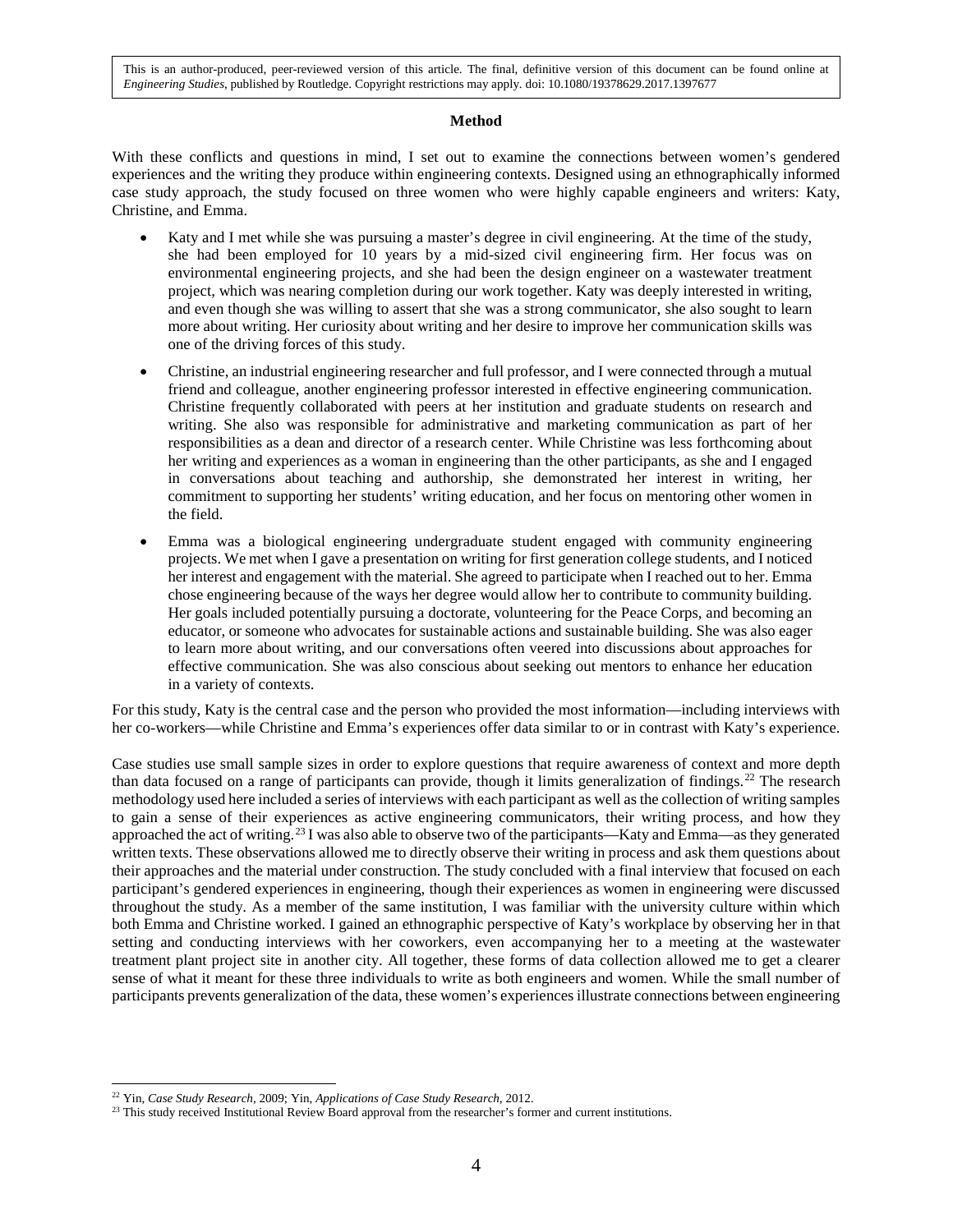practice, identity, and writing. In this article, I examine how these three women used writing to achieve professional goals despite the ways their writing was perceived in particularly gendered ways. I also explore the quandary that writing creates for these women because of their gender, including unfair divisions of labor, unrecognized effort, and perceptions of their writing as gendered, concluding with possible implications for women writers in STEM.

## **Using Writing to Accomplish Action**

One research question considered the impact writing had on women in engineering. If women are seen as generally stronger communicators thanks to cultural stereotypes of women as more verbally gifted, then theoretically they may have had more opportunities to develop their communication skills and employ them in engineering settings than some of their male peers. For example, one study shows that women may be more likely to enjoy writing than men and view it as more learnable, factors that may have an impact on their academic performance as women tended to earn higher grades in writing courses.[24](#page-5-0) Engineering itself is seen as a field where poor communication is the norm and engineers talk about their own writing as boring or lacking in skill.<sup>[25](#page-5-1)</sup> Verbal and written communication may provide an avenue for success, since the stereotype of engineers as poor communicators is less likely to hold true for these women, and thus communication becomes a readily available tool that could offer an edge in engineering settings. In addition, research suggests that high grades in first year writing courses are correlated with retention in STEM programs and success in STEM courses.<sup>[26](#page-5-2)</sup>

Although the present study's sample size is too small to generalize across engineering communities of practice, one commonality Katy, Christine, and Emma shared is how they used writing to accomplish their professional or academic goals. Two characteristics their writing shared was their focus on audience through reader-centered writing and their use of detail to meet their readers' needs. These two characteristics emerged from each participant's reluctance to satisfice,<sup>[27](#page-5-3)</sup> or do the bare minimum to get the job done in ways that might be perceived as efficient yet ignore a reader's needs. These traits allowed them to use writing to pursue success and be perceived as skilled in environments where their sex and gender identity might put them at a disadvantage.

In particular, Katy strongly believed that she was a stronger and more careful writing than her coworkers. When asked to comment on the influence of her gender identity on writing, she responded:

Oh, hell. I really have no idea, quite honestly. I feel like I have a strong personality in general, but I don't think that's gender-related. And I think that strong personality makes me want to do a good job […] whether it's gender-related or not, I tend to do a better job than some of my compatriots for some reason. I think sometimes, I don't know if this is typical or not, for instance, [some people] will put a report together, and it's just good enough. And they won't agonize over it, and they'll just get it out, and it'll be whatever it is. But I feel like I really internalize things and want to make it squeaky clean and beautiful. And I'd hate to do something wrong and be called out or embarrassed because they didn't do something great. So that's just kind of my personality difference that makes the whole experience different for me, and I don't know if that's related to gender or not. I mean, I remember being told as a kid that girls are good at writing and men are good at math and math will be harder for you. I remember that. And I remember halfway still believing it […] and then I realized, no it's harder for men too. Or some people are just inclined to it. I don't necessarily think that men are inclined to math and women are inclined to writing. $28$ 

Katy attributed her focus on writing success as part of her personality—she wanted to be successful in all areas of engineering practice—but she also was aware that she had received subtle messages about how women might struggle in math but be effective communicators. Her experience as a woman in engineering meant pushing against these stereotypes and not settling for work that had the potential to mark her as less competent or skilled.

<sup>&</sup>lt;sup>24</sup> Charney, Newman and Palmquist, "I'm No Good at Writing," 1995, pp. 314-315.

<span id="page-5-1"></span><span id="page-5-0"></span><sup>&</sup>lt;sup>25</sup> Winsor, *Writing Like an Engineer*, 1996, p. 88.<br><sup>26</sup> Callahan and Belcheir, "Testing Our Assumptions," 2017, pp. 171-172.

<span id="page-5-3"></span><span id="page-5-2"></span><sup>&</sup>lt;sup>27</sup> Simon, The Sciences of the Artificial, 1969, pp. 64-65.

<span id="page-5-4"></span><sup>28</sup> 17 December 2014.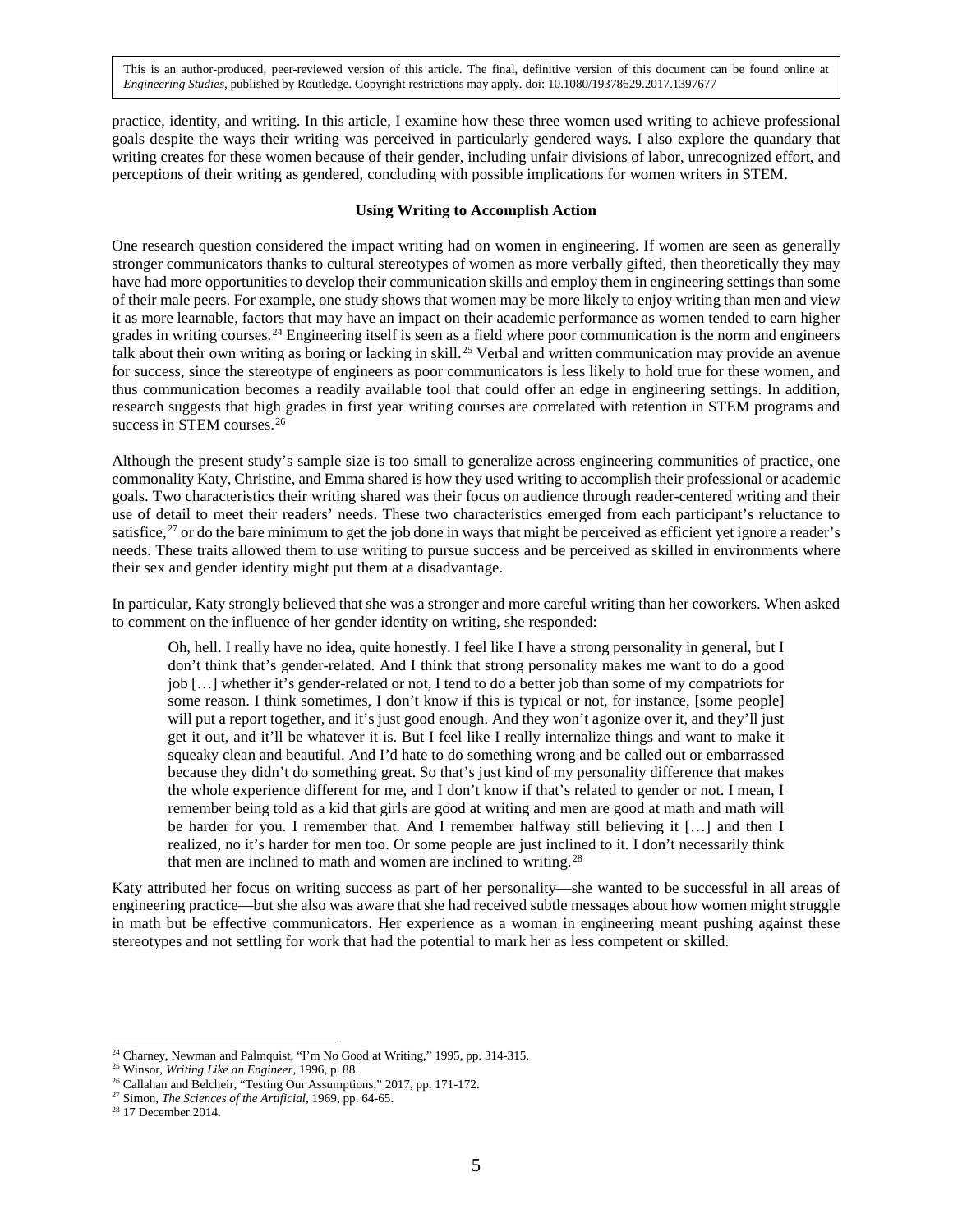For Katy, successful writing thus became a way to demonstrate her competence as a professional. While she struggled with the notion of how much her attention to writing was connected to her gender—or how much was just her personality—she understood that her approach differed drastically from her peers'. When asked if the stakes were higher for her as a woman in engineering, she responded:

I feel that this is a little bit of a male stereotype, where they tend to divert blame a little bit, where they can't internalize it as "I wrote that report or I designed that facility, and I fucked it up, and I take full responsibility for that." So a lot of times they're "oh, there were these certain circumstances," like making some sort of rationalization for it. And sometimes, maybe it's right. Maybe it's they [the company] threw you in the deep end of the pool and they should have trained you. But I think I would be like "oh, it's all my fault!" I've had those moments actually, where I'm "oh! I've destroyed everything!" and they're like "calm down. It's fine." […] Where I probably don't do the converse, where something goes right and I pat myself on the back for it.<sup>[29](#page-6-0)</sup>

Despite her confidence as a writer and her assertion that she is better than most of her coworkers, Katy struggles to celebrate her successes. She is comfortable and confident in her ability to make engineering decisions that benefit the client and to communicate those decisions in writing, yet she also took on the burden of blame if something went wrong. In comparing herself to her peers, she noted that they may not produce as thorough of a report, nor will they fully accept the blame if a mistake occurs because they were not thorough. This pressure to demonstrate competence, Katy noted, is partially a product of her own personality and approach to the world as a high achiever but may also be symptomatic of the pressures women in male-dominated fields face to perform better than average.<sup>[30](#page-6-1)</sup> Katy commented on this dilemma:

I think I'm harder on myself than other people would be on me. That's been my feeling is when I have issues, I generally have small panic attacks about my ineptitude, which I'm not sure the average male would do. […] and maybe this is partly my personality and partly gender roles too, the asking of questions and trying not to fuck up in the first place where I'd be more likely to say "teach me, tell me." And not seeing it as a weakness that I don't already know these things versus people who maybe don't know to ask the question. Or feel like I exhibit doubt or ask questions, they won't think I'm as smart. There's nothing at risk there, they're going to pay you the same.<sup>[31](#page-6-2)</sup>

Because of the pressure to demonstrate competence and her fear of failure, Katy took writing seriously. She was also willing to ask for help and to get feedback from her mentor, who she always asked to look over her writing because she trusted his ability. Early in her career, she used his feedback to learn the genres and stylistic conventions of successful engineering communication. She remarked that he gave her less feedback at this point in her career, partly because she is a better writer.<sup>[32](#page-6-3)</sup>

Even while expressing anxiety and feeling the pressure to perform above average, Katy saw herself as more competent and skilled than many of her peers. Katy's belief in her own success is backed up both with praise from her coworkers and supervisors and through professional accolades from state agencies and professional organizations. Likewise, Christine and Emma were praised and rewarded for their writing ability. When I asked Christine to rate her writing in comparison to peers in her field, she replied:

Normally, my papers come back [from reviewers] and say it's very well written. So I would say now sometimes there are suggestions, but as long as I have been actively involved in the revising, and especially if it was a student-led paper, then I would say probably on average, my writing is better. But some of that is related to experience. I'm sure my writing is better now than it was before. My undergraduate education involved writing. We had to take a set of humanities, and I chose to take English literature courses that had a writing component. So I think I elected to do more writing. I even had writing in high school. So I'm somewhat on the edge of having a well-rounded approach to life, as opposed to just being very interested in the technical side or the science, so I think I've had more instruction probably related to writing. And in my undergraduate program, we took

<span id="page-6-0"></span><sup>29</sup> 17 December 2014.  $\overline{a}$ 

<span id="page-6-1"></span><sup>30</sup> Bix, *Girls Coming to Tech!*, 2013; Layne, *Women in Engineering*, 2009.

<sup>31</sup> 17 December 2014.

<span id="page-6-3"></span><span id="page-6-2"></span><sup>32</sup> 17 December 2014.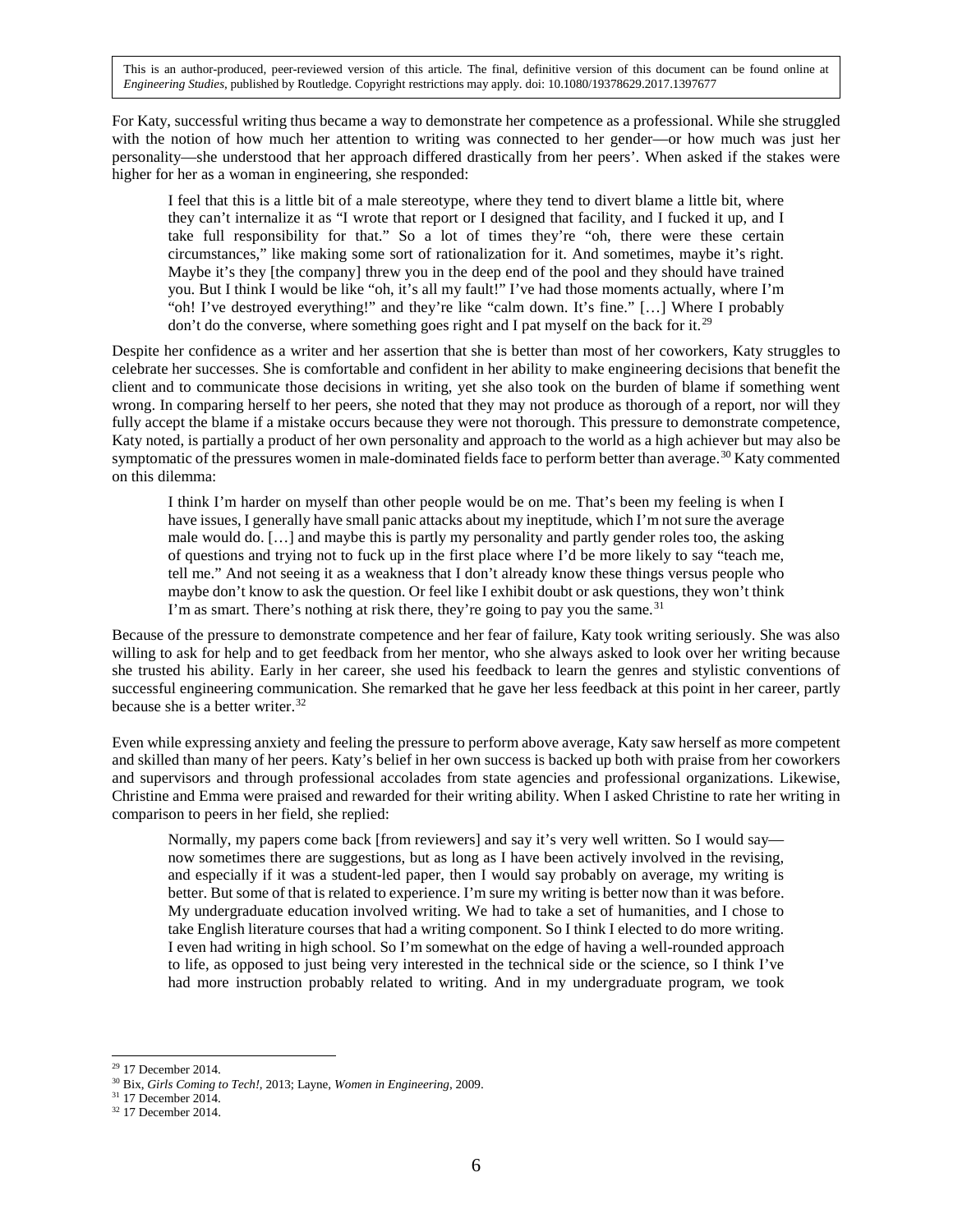technical writing and communication. So I have had some training. I think my [dissertation] adviser is a pretty clear writer, a very structured writer, so from my side, from the engineering side from the types of papers that I write, I would say I'm probably above average.  $33$ 

Like Katy, Christine was modest in praising her own ability, saying that it was "above average" rather than using stronger terms. In addition, she attributed her skill to experience, education, and mentorship and somewhat downplayed her own hard work and mastery of writing in the field. However, Christine uses reviewer comments and publication as a metric of success, which matches how writing is used in her field—publications and grant funding show a productive, capable researcher and are the basis of receiving tenure and being promoted at a research institution. Christine commented that she also has won awards for her writing.<sup>[34](#page-7-1)</sup> These metrics are indicative of her ability to write in ways that the field recognizes as exceptional, and as such, she is able to communicate her research findings to a broader audience and see the impacts of her work.

As a student, Emma's metrics for success depended heavily on grades in her engineering coursework and comments she received on her writing. For instance, she remarked that she realized she was getting comments on her responses to questions in the freshman engineering seminar where other students did not:

Some people in response to an engineering question in GNEG [General Engineering] gave maybe two sentences, you know, and I would give like two paragraphs to explain, go into depth and everything. Like my reflective writing, I always got back "good job" on the grading. So on Blackboard, you know how you can pull it up and you can see your letter grade. There would be a note, and I'd open it up and it would say good job. So I asked other people, and no one had gotten good job. So I felt like I wrote better, I guess, I don't know.[35](#page-7-2)

In addition to writing for her engineering courses, Emma also had experience writing as an intern producing summaries of articles for a researcher in a lab and as a member of a student organization that received grant funding to build a rainwater catchment system for a local community garden. She also applied frequently to scholarships.

I feel like based off of the things I've accomplished I should be a strong writer because I've gotten so many scholarships, like almost every scholarship I've applied to I've gotten, so like probably 80% of the scholarships I've applied to, I've gotten, and I've applied to a lot of scholarships, and grants. And also with my African American history class, I feel like, we only had that 50 minute time slot to write our essays in class, so like in our quizzes, we only had that time slot, and I made a really good grade on each of the quizzes, but he wasn't really looking for grammar, but I feel like I was still able to get my point across. And I'm not a great public speaker, but sometimes that reflects in my writing, and that always makes me nervous that comes out in my writing.<sup>[36](#page-7-3)</sup>

Despite her frequent writing, receiving exemptions for both first year writing courses, and the academic and personal success she gained through writing, Emma also was hesitant to promote her writing ability, remarking, "I feel like I can definitely improve with my writing. So, I would probably say that I'm 60% confident with my writing."[37](#page-7-4) The confidence she has stems from her awareness that she puts a lot of work into her writing, seeking out feedback from a variety of sources, including peers, professors, and the university writing center. When asked to rate herself in comparison to her peers, friends, and classmates, Emma remarked:

In quality? Depends on the peers. I have one who's like double majoring in engineering and English and is just amazing. I feel like it's average, at least around my peers. Now my classmates, though, again I think I go into more detail than my classmates do.<sup>[38](#page-7-5)</sup>

Here, she distinguishes between her friends, who are also high achievers, and her classmates, who she sees herself stronger than, partly because she is willing to go into more detail than the average student.

In response to why she thought she was willing to go into more detail, Emma called on her experiences reading and writing as a way that sets her apart from others:

<span id="page-7-0"></span><sup>33</sup> 26 January 2015.

<span id="page-7-1"></span><sup>&</sup>lt;sup>34</sup> 23 June 2014.

<span id="page-7-2"></span><sup>&</sup>lt;sup>35</sup> 25 August 2014.

<span id="page-7-3"></span><sup>36</sup> 25 August 2014.

<sup>&</sup>lt;sup>37</sup> 25 August 2014.

<span id="page-7-5"></span><span id="page-7-4"></span><sup>38</sup> 25 August 2014.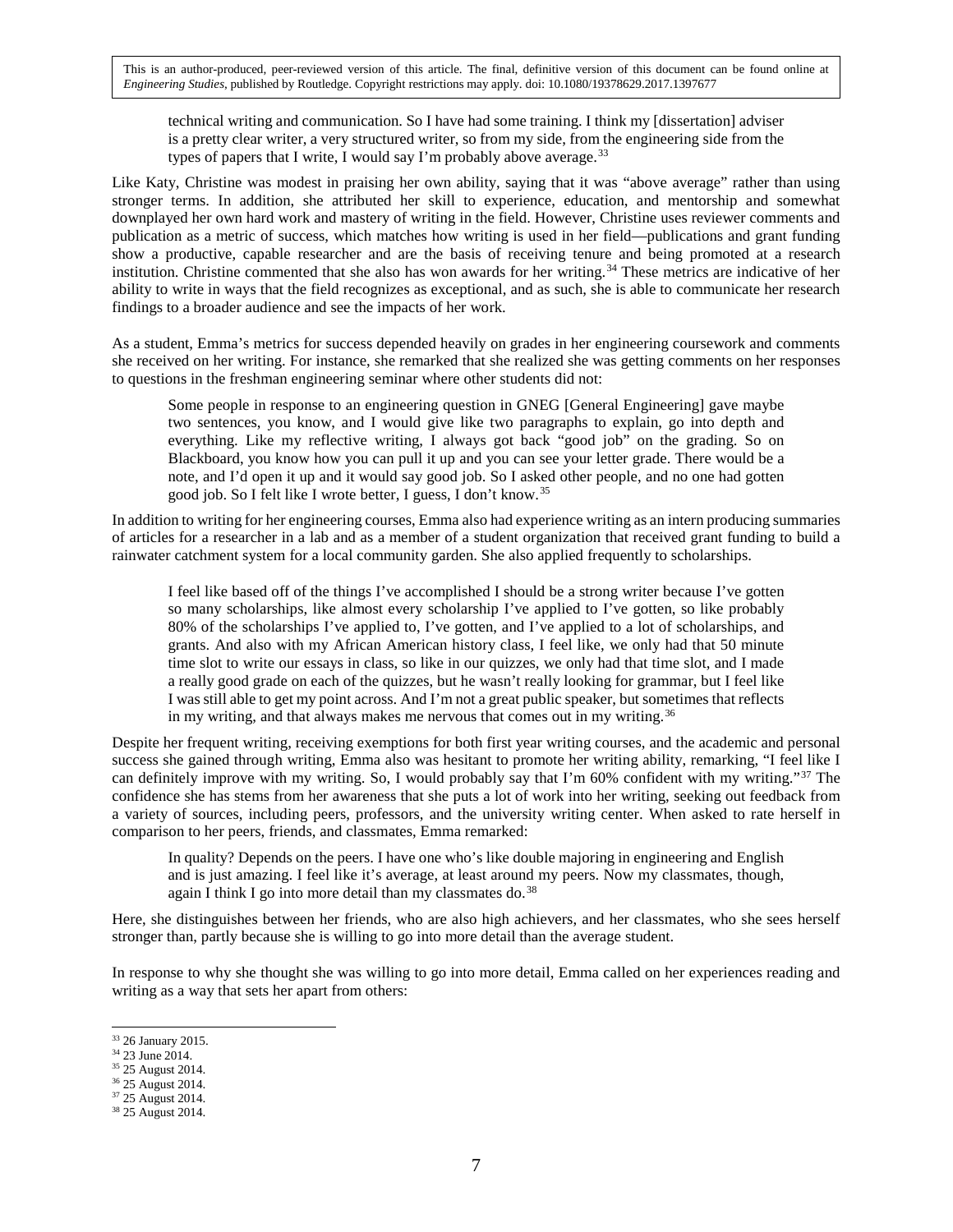Because I read articles and essays that have been written from such different viewpoints and walks of life that I feel like, because I even read blogs sometimes online just to see how people communicate. That fascinates me, to see how people communicate outside of what grammar has taught us to be correct. So I feel like because I read so many different viewpoints that I'm able to write from so many different viewpoints, so write in a different manner that what might be normal. So I like to push the boundaries a little bit.<sup>[39](#page-8-0)</sup>

However, like Katy and Christine, Emma also may be reluctant to promote her writing skill due to social constraints as well as the knowledge that she has more she can learn because of the highly competent communicators she works with or for.

Despite their occasionally modest assessments of their own writing ability, Katy, Christine, and Emma are successful by external measures and are able to accomplish their goals through writing. To be successful, these three women shared two writing tendencies: audience awareness and a willingness to go into more detail, which is a result of their reader-centered approach. These two tendencies emerge from a strong work ethic that prevented each participant from satisficing in their writing. Satisficing is a term used in economics to characterize sufficient approaches—choices that satisfy base requirements—that are not ideal.<sup>[40](#page-8-1)</sup> In an engineering context, a writer might satisfice by writing just enough to meet the requirements, but they may not give detail useful to some readers nor would they revise to make sure the style of the report is accessible to non-engineers. In terms of a report, a consulting engineer who satisfices might finish the work at the last minute and potentially use language from other reports without assessing the audience's or client's particular needs. For an academic engineer, satisficing might mean giving less description or using a theoretical example that is not fully rooted in the real world. And for a student, satisficing might mean working at the last minute and not revising writing with feedback from available resources. However, Katy, Christine, and Emma all pushed against pressures to satisfice in a number of ways, including spending significant time drafting and revising and offering detail that goes beyond the minimum requirements.

# **Reader-Centered Writing**

One element of this refusal to satisfice that leads to success is each participants' audience awareness or *readercentered* approach to writing that sets them apart from many of their male peers. Drawn from writing studies research, reader-centered writing allows the writer to focus on the audience's needs and work to meet them, often focusing on long-term impacts rather than only short-term accomplishments.<sup>[41](#page-8-2)</sup> For example, Katy often invoked what the reader needed as the basis for her writing choices. She was quick to acknowledge that communicating to readers—persuading an audience of engineers and non-engineers alike—was a key part of her job:

Because it may just take you a small amount of time to come to a design conclusion, but then you have to put that in writing for, say, a city council or a commission—you have to explain the whole process to them, which might be really easy to you, but you've got to put it in a layman's terms and that can take a very long time if you're starting from scratch. $42$ 

Along with her comments above, Katy here demonstrates that she is aware that while designing may be what is recognized as engineering labor, writing is where the engineer then persuades specialist and non-specialist readers that the design choices are sound. By focusing on the reader, especially when the audience is at least partially composed of non-technical members, an engineer can better persuade them to agree with her recommendations. Katy thus explains that the writing and persuading ultimately involves more of an engineer's time and labor rather than the design work itself.

One instance of her reader-centered approach emerged in Katy's attention to meeting minutes. Successful minutes should summarize key information concisely to produce future action, meaning they should focus on what readers need to know.[43](#page-8-4) However, in Katy's firm, minutes were produced initially as transcripts, then reviewed and revised by the project engineers. Thus, the minutes were often filled with conversations unrelated to the topic (jokes, long tangents, etc.) because they were a nearly verbatim transcription of the meeting instead of a summary of key discussions. When Katy did not review the minutes one month, they were sent out unrevised, a long document that

<sup>&</sup>lt;sup>39</sup> 25 August 2014.  $\overline{a}$ 

<span id="page-8-0"></span><sup>40</sup> Simon, *The Sciences of the Artificial*, 1969, pp. 64-65.

<span id="page-8-2"></span><span id="page-8-1"></span><sup>41</sup> Flower, "Writer-Based Prose," 1979; Sommers, "Revision Strategies of Student Writers and Experienced Adult Writers," 1980.

<sup>42</sup> 7 November 2013.

<span id="page-8-4"></span><span id="page-8-3"></span><sup>43</sup> Wolfe, "Meeting Minutes as a Rhetorical Genre," 2006, pp. 358-360.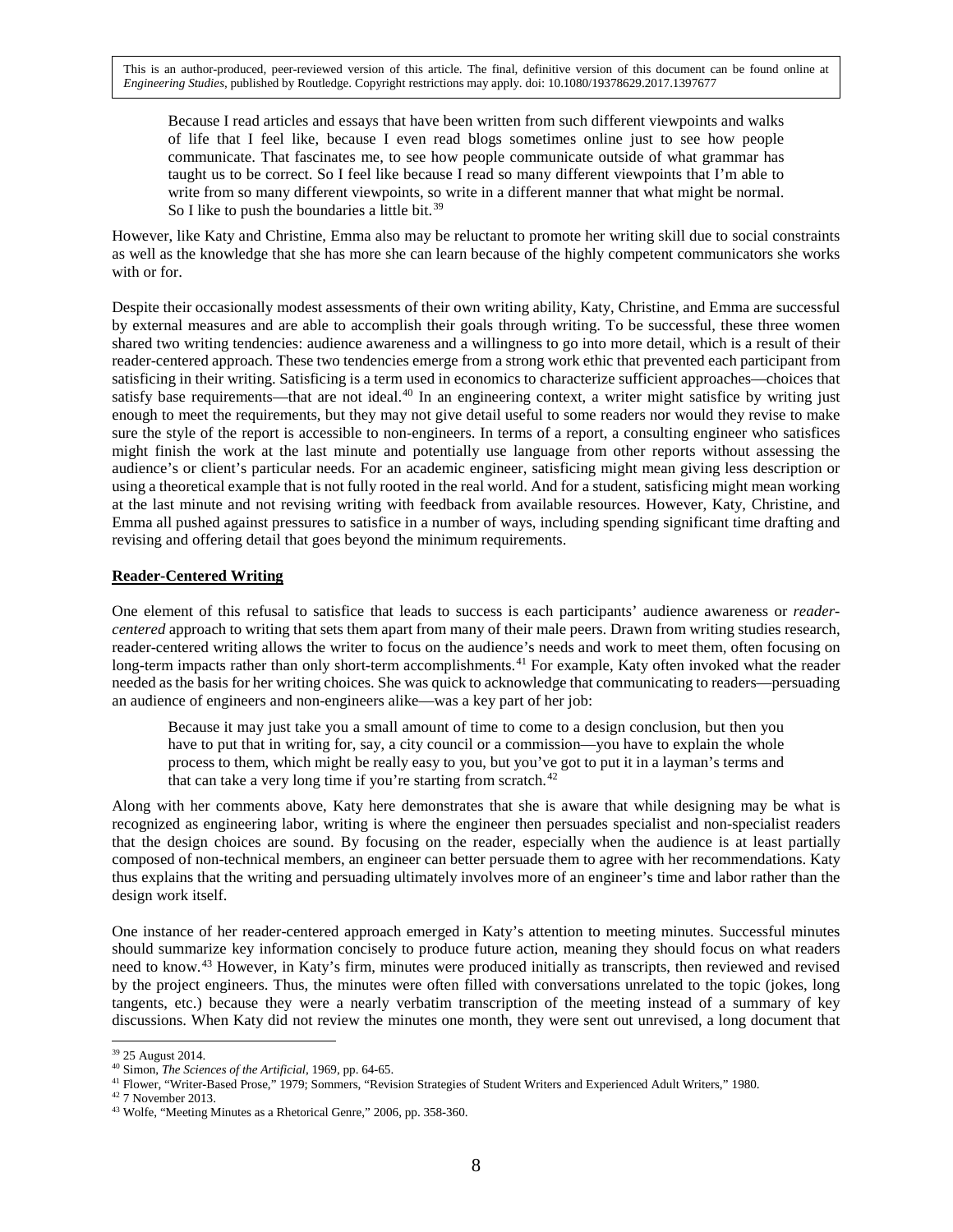would likely not be read. While it seems more efficient to just send out the minutes this way—after all, most of the recipients attended the meeting—Katy recognized that the minutes would never be read or used if they were not drafted and revised into something shorter and clearer. Over the course of the project, she took over drafting the minutes so that she was creating them herself from the recording rather than revising the transcript. This approach meant that she could make the minutes shorter, usually around 6 pages instead of more than 20, which meant the reader would be able to find needed information. In addition, she added section headers that allow the reader to skim and locate information easily. Finally, in her most reader-centered change, Katy added in action items after each section to provide a bulleted summary of crucial information. These changes meant that the minutes were no longer reflecting the past but instead allowed Katy to focus on future action, the tasks that needed to occur before the next meeting.

While Katy would rather spend her time doing tasks other than creating the minutes, she refused to satisfice. Creating the minutes was time consuming, and they were not design work, the labor recognized as valuable by her profession. The most efficient course of action seemed to be to let the administrative assistant create the transcript, satisficing because the result would be good enough for the requirements. The engineer's time could be spent in other activities, particularly more typical engineering work. However, those minutes would be inefficient in that no one would read them, and the transcript-style minutes would likely be filed or ignored entirely. With Katy's revisions and addition of action items, the minutes became more efficient because the readers were able to use the minutes, Katy did not waste time on reviewing and revising a verbose transcript, and Katy's supervisor used the minutes to set the next month's agenda. In other words, the minutes took more energy to create but had a greater impact in their use. Thus for Katy, efficiency always accounts for the user, not simply the time expended and reader-centered meeting minutes are more likely to accomplish action. Because she focused on what the readers would need from the minutes, the minutes became a reflection of her competence and demonstrated her company's professionalism.[44](#page-9-0)

Katy's use of reader-centered writing offers an understanding of efficiency that Erin Frost argues should be "focused primarily on effects on human lives and secondarily on speed and energy."[45](#page-9-1) In other words, each writer considers the reader's energy expenditures, not just the writer's. By refusing to satisfice, each of these women also embraced an alternate definition of what constitutes efficiency in engineering settings: efficiency as not solely defined by energy expended but by results that account for a diverse range of audiences, as reimagined by Frost.[46](#page-9-2) Frost argues for "apparent feminism" as a methodological approach to technical communication to reexamine ideologies and disciplinary terms, "requiring that we interrogate the invisible underpinnings of these terms to make their values more apparent."<sup>[47](#page-9-3)</sup> Efficiency, a major value in engineering communication, is one term worth reexamining to understand how these three women resist and redefine what constitutes efficient labor. When viewed as a reframing of efficiency, Katy, Christine, and Emma's approaches reveal how writing demonstrates their ability and professional capacity.

Like Katy, Christine kept her audience in mind as she writes, engaging in a reader-focused form of efficiency. The opening scene is one example of how aware she is of a reader's needs and thus her obligation to offer more detail than her male peers tended to. Another way she engaged in reader-centered writing is in her use of examples:

I tend to put practical examples, you know, some kind of case study that's rooted in a real example. So I'm not just going to say "imagine there are five barges and that two of them are disrupted and it lasts for two hours and this is what you get." I will say "a windstorm caused a failure of the bridge over the [X] system, it was down 24 hours," like I will pull up that data and use it. I think that's important in putting the context and convince anyone that it could be used for something realistic.<sup>[48](#page-9-4)</sup>

Christine's approach focused on the story she needed to tell. In a sense, she viewed her task as making a coherent narrative that anyone can follow and that also convinced the readers. While a theoretical example might fit the scenario or data more neatly, she believed that by focusing on an actual event, she could provide a more realistic application and context for the arguments she wants to make, having a greater impact on both researchers and practitioners. In viewing academic publications as a form of storytelling, Christine engages in an alternate view of efficiency, one that allows readers to more quickly understand her findings:

<sup>&</sup>lt;sup>44</sup> For a fuller discussion, see Mallette, "Writing and Retention in Engineering," 2017. .

<span id="page-9-1"></span><span id="page-9-0"></span><sup>&</sup>lt;sup>45</sup> Frost, "Apparent Feminism as a Methodology for Technical Communication and Rhetoric," 2016, p. 19.

<span id="page-9-2"></span><sup>46</sup> Frost, "Apparent Feminism as a Methodology for Technical Communication and Rhetoric," 2016.

<span id="page-9-3"></span><sup>&</sup>lt;sup>47</sup> Frost, "Apparent Feminism as a Methodology for Technical Communication and Rhetoric," 2016, p. 16.

<span id="page-9-4"></span><sup>48</sup> 20 January 2015.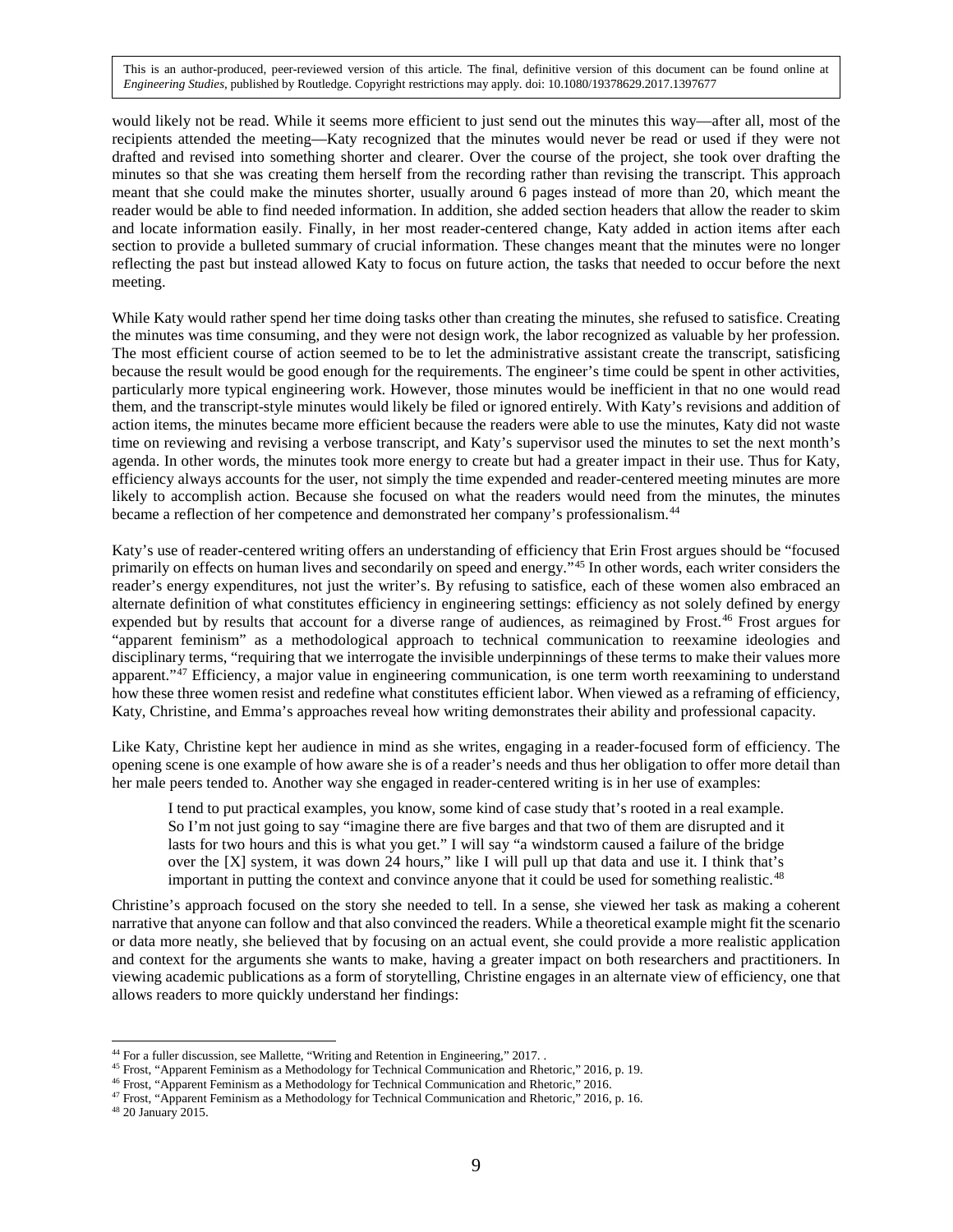I'm very systematic in the way that I write, and when I'll put proposals together, I'll get things written by twenty people, and I'll take all of that and put it into an *organized story* that sells and try to figure out the common themes and what are the common projects that we're going to carve out of this.[49](#page-10-0)

She reiterated that goal: "Oftentimes I'm going from multiple documents and trying to put it into something that is a single story that someone outside can understand."<sup>[50](#page-10-1)</sup> Christine's writing is informed by her knowledge that efficiency is more than the relationship between energy expended and outcomes. Instead, her writing is efficient because it emphasizes quality and reader understanding.<sup>[51](#page-10-2)</sup> Taking threads of ideas from multiple sources to craft a coherent, compelling narrative that appeals to a given audience allowed Christine to write successfully as an engineer and to thus be viewed as successful by her number of publications.

Although Emma was still in the process of learning to write as an engineer during this study, she also demonstrated an ability to focus on her readers and allow them to access information efficiently. For instance, she described the struggle she faced in creating a presentation out of technical, jargon-heavy material. As Emma was on her way to the conference and still struggling with the presentation, her mother asked her why she was using heavily technical language, reminding Emma that her audience would not be other engineers. Her mom added, "Say it how you would say it to me. When you explain the project to me, I understand it and I like it."<sup>[52](#page-10-3)</sup> For Emma, this was a major turning point in thinking about how to accommodate information and communicate effectively based on that audience's needs: "And so I learned to speak about my project in a way that's not technical, but in a way that's still the facts and engages with the community. Because that's who we're talking to, the community, not other scientists."<sup>[53](#page-10-4)</sup> In accounting for her audience, Emma is more likely to successfully communicate her message and accomplish her goals.

This audience awareness would serve her well in other writing settings as Emma learned to be an effective communicator, whether she was writing for a nonspecialist or a technical reader. As Frost argues, speaking to a broader, more diverse audience can also be efficient because "increased audience represents a significantly greater result."[54](#page-10-5) For instance, one document Emma wrote during this study was a project update required by the grant her student organization had received. She talked about how this update was different than previous ones because "I already caught them, I already got them excited, and so I'm just telling them what happened now. [I] didn't have that pressure to make them feel like they were happy to have chosen us, now we have evidence that we actually did this."<sup>[55](#page-10-6)</sup> As I observed her creating this update, she would stop to think about what she should say, bringing up the reader and what they likely needed. For instance, Emma puzzled over how to address the reader:

I'm trying not to come off offensively? Because I'm trying to decide, how do you write down someone who's not in the student body, like someone who is a community outsider—I don't want to call her an outsider though, does that make sense? Because we had community support, and I want to make sure that's in there, but not in an offensive way.<sup>[56](#page-10-7)</sup>

Later, she addressed her tone again in the context of the audience, as she discussed why she was opting for what she called a "diary" or "reflective" approach:

And I feel like with our project, it's not just tactical, it's really engaged with the community, so I do want to come off a little bit more, like I do like the diary feeling, so I don't want to take that way because I feel like our main goal with this rainwater catchment system is not only to make tricycle water sustainable, but it's also to bring the community together and teach people how they can have an impact on their environment, on their water savings and stuff like that. So I don't want to come off, I don't want it to be all tactical, but I do want to make it a little bit more professional.<sup>[57](#page-10-8)</sup>

<span id="page-10-0"></span><sup>49</sup> 20 January 2015, emphasis added.

<span id="page-10-1"></span><sup>50</sup> 20 January 2015.

<span id="page-10-2"></span><sup>&</sup>lt;sup>51</sup> Frost, "Apparent Feminism as a Methodology for Technical Communication and Rhetoric," 2016, p. 18.

<sup>52</sup> 19 September 2014.

<span id="page-10-4"></span><span id="page-10-3"></span><sup>53</sup> 19 September 2014.

<span id="page-10-5"></span><sup>&</sup>lt;sup>54</sup> Frost, "Apparent Feminism as a Methodology for Technical Communication and Rhetoric," 2016, p. 17.

<span id="page-10-6"></span><sup>55</sup> 16 December 2014.

<span id="page-10-7"></span><sup>56</sup> 19 September 2014.

<span id="page-10-8"></span><sup>57</sup> 19 September 2014. While Emma says "tactical," she may actually mean "technical."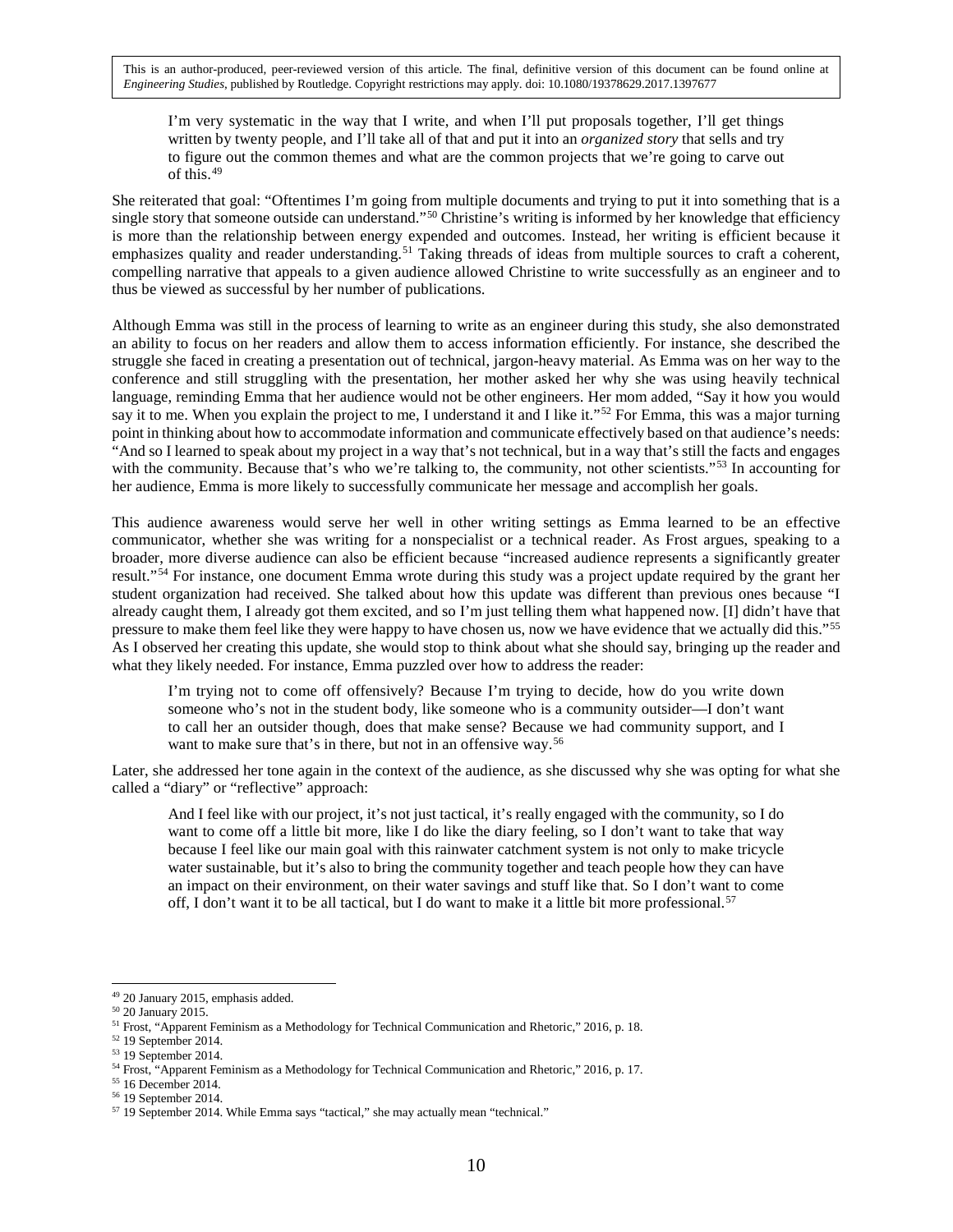While the project update was likely not held to the same standards as work in her courses and definitely not as highstakes as the proposal to earn the grant, Emma still thought carefully about the audience's needs while drafting and revising the document. This attention means she is more likely to communicate clearly and effectively. Even though it takes more time, if the message is received as she intended, Emma's writing is efficient. By learning how to speak to multiple audiences or consider the needs of a nonspecialist audience, Emma is thus learning how to be a more efficient as well as effective communicator.

# **Use of Detail**

For each of these writers, detail relates to a work ethic that rejects satisficing as an acceptable approach. Because they were focused on their audience's needs, Katy, Christine, and Emma all demonstrated a willingness to go into more detail than some of their male colleagues or coworkers or peers. Their tendency to offer more detail in their writing was driven not only by a sense that their audience needed to know the additional information but also by a refusal to give in to satisficing. In one way or another, each of the participants characterized her approach as writing more than enough in order to better accomplish her goals and meet the audience's needs. Therefore, providing more details and not satisficing or doing "just enough" actually makes their work more efficient—and ultimately, more successful because it has the potential for greater long-term impact.

Katy and Christine were both aware of their willingness to go into more detail than many of their male peers as well as their focus on the long-term uses of their writing, and others also seemed to notice the use of detail. For instance, Katy's company president remarked, "What I've noticed about her writing is that she almost writes like she's writing a textbook […]. She goes into a lot of detail, a lot of explanation."[58](#page-11-0) He also commented that this amount of detail allowed technical and nontechnical readers to each grasp the knowledge Katy conveyed. And Katy herself keeps those diverse readers at the forefront of her mind as she generates text because she is aware of the sharp distinctions in knowledge and the varied needs those readers bring to a report. In using more detail, Katy took a long-term view of her writing, understanding that more detailed explanations make the work useful and efficient beyond the initial audience, since she or another engineer in her firm may use her report as the basis for future work. In fact, she often joked that past Katy was smarter than present Katy when she revisited her own writing because she inevitably saw some idea or concept she had forgotten about but needed to know.

Christine's willingness to go into more detail is also motivated by her reader's needs and an understanding of the longterm uses of her work. As a researcher, she experienced the difficulty of attempting (unsuccessfully) to reconstruct a methodology from someone else's research who did not provide enough information: "I know how painful it is to really try to look in detail into someone's paper and they're missing key components. And it could be something that happened so long ago that you can't go back."<sup>[59](#page-11-1)</sup> While she could put less information in and still get her research published, Christine understood that other researchers may later need that detail, and she would rather not force them to attempt to unsuccessfully recreate a study with insufficient methodological detail. The detail represents a form of disciplinary efficiency in that she ensured the availability of information for future researchers, ultimately having a greater impact on a number of readers. In addition, by providing more detail, Christine addressed the scientific value of enabling other researches to theoretically replicate her study. Subsequently, it also increaseed the potential impact of her research through more citations, more grant funding, and more attention to her research center.

As an engineering writer in training, Emma also viewed her descriptive writing as a trait that set her apart from others and one similarly linked to a reluctance to satisfice and an alternative view of efficiency. She explained, "I go into much more detail than most people do. Other people are much more concise. I use simple words but more description. Other people use more complicated words so they don't have to use description. Like this word will take the place of these four words."[60](#page-11-2) Attending to the needs of her audience, Emma not only avoided more technical and potentially confusing language but also generated more content to explain fully. These habits earned her better grades in her engineering courses and were fueled by her desire to make her writing understandable to her readers. She also understood that detail was one way to demonstrate learning to her instructor, illustrating her commitment to learning not just earning better grades:

<span id="page-11-0"></span><sup>58</sup> 18 February 2014.

<sup>59</sup> 20 January 2015.

<span id="page-11-2"></span><span id="page-11-1"></span><sup>60</sup> 16 December 2014.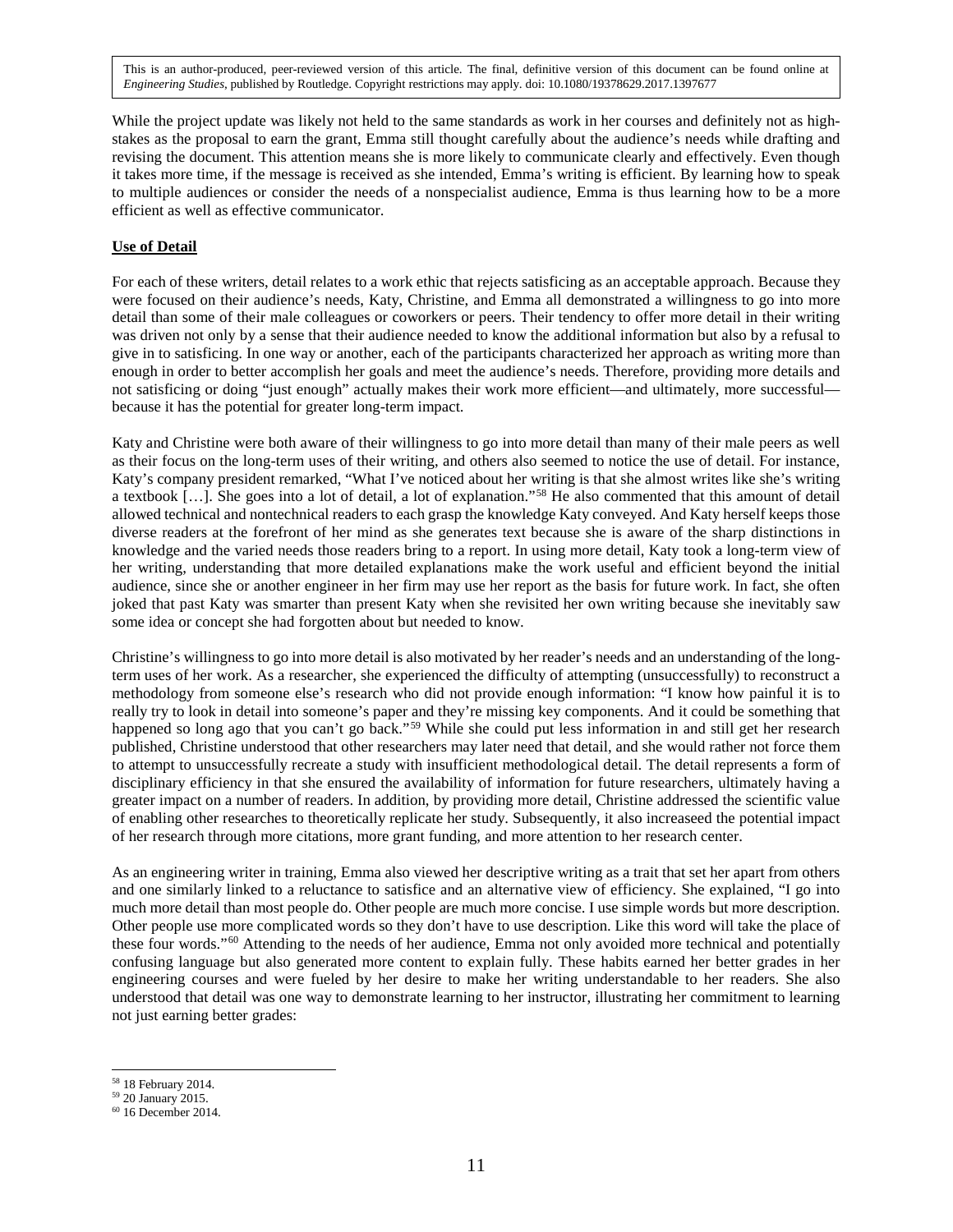And I feel if you explain it, it shows you know the nitty-gritty details of it, and that's important to show your instructor. Because obviously your instructor understands the process, but by you explaining it, you're not only showing the instructor that you understand it completely but you're also writing it again inside your brain, implanting it in there more firmly, so you're learning it better.<sup>[61](#page-12-0)</sup>

Emma was conscious that offering more detail was a way of demonstrating her learning and, more importantly, helped her learn the material better. Offering more detail thus ensured she was more successful in her engineering courses as well as communicating to a range of readers.

For all three of these women, offering more detail was a way to focus on the reader's needs. This use of detail in the pursuit of reader-centered writing also indicates the ways all three women may be expanding their understanding of what can be considered efficient in engineering contexts. By refusing to satisfice, Katy, Christine, and Emma are likely to offer detail that allows their message to be effectively communicated. On the surface, their approach seems to require more time and space, and thus seems less efficient when understanding efficiency as only accounting for energy and time expenditures. Viewing efficiency in a narrow way makes it easy to dismiss the time and energy it takes to write more as inefficient and thus inconsistent with the values of engineering. However, if efficiency is understood as "focused on effects on human lives,"<sup>[62](#page-12-1)</sup> as Frost argues, then these women may be engaged in expanding what constitutes efficiency in writing in engineering contexts. If taking more time to attend to the needs of readers means that the writing is more likely to reach the desired outcome, then writing more—offering more detail—makes writing more efficient.

# **Writing versus Design: Divisions of Labor**

Thus, all three of these women were able to leverage their writing skills to communicate effectively and efficiently with their audiences and become recognized for their writing ability by peers, supervisors and/or instructors. However, being associated with writing ability also comes with risks for these women, especially concerning divisions of labor. Katy in particular found herself writing more often than her male peers. This time spent writing was not always accounted for or recognized officially as engineering labor. When labor is overlooked or dismissed, it risks being seen as separate from the work of a particular discourse community and therefore less valuable. In the case of engineering, design, research, and calculation are the forms of production acknowledged by the discipline. While writing can facilitate those activities, it can also be ignored in favor of blueprints, research results, and data. In addition, the split between the technical and the written reifies historical gender divisions. As Rossiter notes, in the 1940s and 1950s women in chemistry were often underutilized as researchers and were urged "to head for three sex-typed and often conflated areas: chemical librarianship, literature chemistry (including abstracting and often patent searching), and technical writing or journalism."[63](#page-12-2) While these positions required specialist knowledge, men dismissed "such 'desk work' as suited only to 'misfits' and held onto their laboratory jobs, which paid better anyhow."<sup>[64](#page-12-3)</sup> In fact, one justification for urging women into these positions was that women were seen as better suited for this kind of labor,<sup>[65](#page-12-4)</sup> an attitude that echoes the belief that women in the sciences tend to be better communicators.

Given the tacit hierarchies of labor in engineering and scientific disciplines, the belief that women are better writers and speakers is a dangerous one to hold unquestioned. It is especially problematic when so much of writing that occurs in these settings is invisible or at least secondary to the more tangible products produced, particularly through design or modeling. What gets held up as instances of engineering work are blueprints, design plans, results from experiments, and calculations rather than the writing that surrounds or facilitates those activities, such as reports and research articles. Christine acknowledged this attitude toward writing when she characterized research as the main goal and the writing as an "afterthought" because what is more central is the content or information than the writing itself:

It's almost like writing it up is almost an afterthought for us [...]. But from our standpoint, we will have models and code and data and tables and analysis, and this body of work that's like this and now we're like, how do we get this into a 10 or 15 or whatever page paper […]. So it's rare that

<sup>&</sup>lt;sup>61</sup> 25 August 2014.

<span id="page-12-1"></span><span id="page-12-0"></span><sup>&</sup>lt;sup>62</sup> Frost, "Apparent Feminism as a Methodology for Technical Communication and Rhetoric," 2016, p. 19.

<span id="page-12-2"></span><sup>63</sup> Rossiter, *Women Scientists in America*, 1995, p. 261.

<span id="page-12-3"></span><sup>64</sup> Rossiter, *Women Scientists in America*, 1995, p. 262.

<span id="page-12-4"></span><sup>65</sup> Rossiter, *Women Scientists in America*, 1995, p. 264.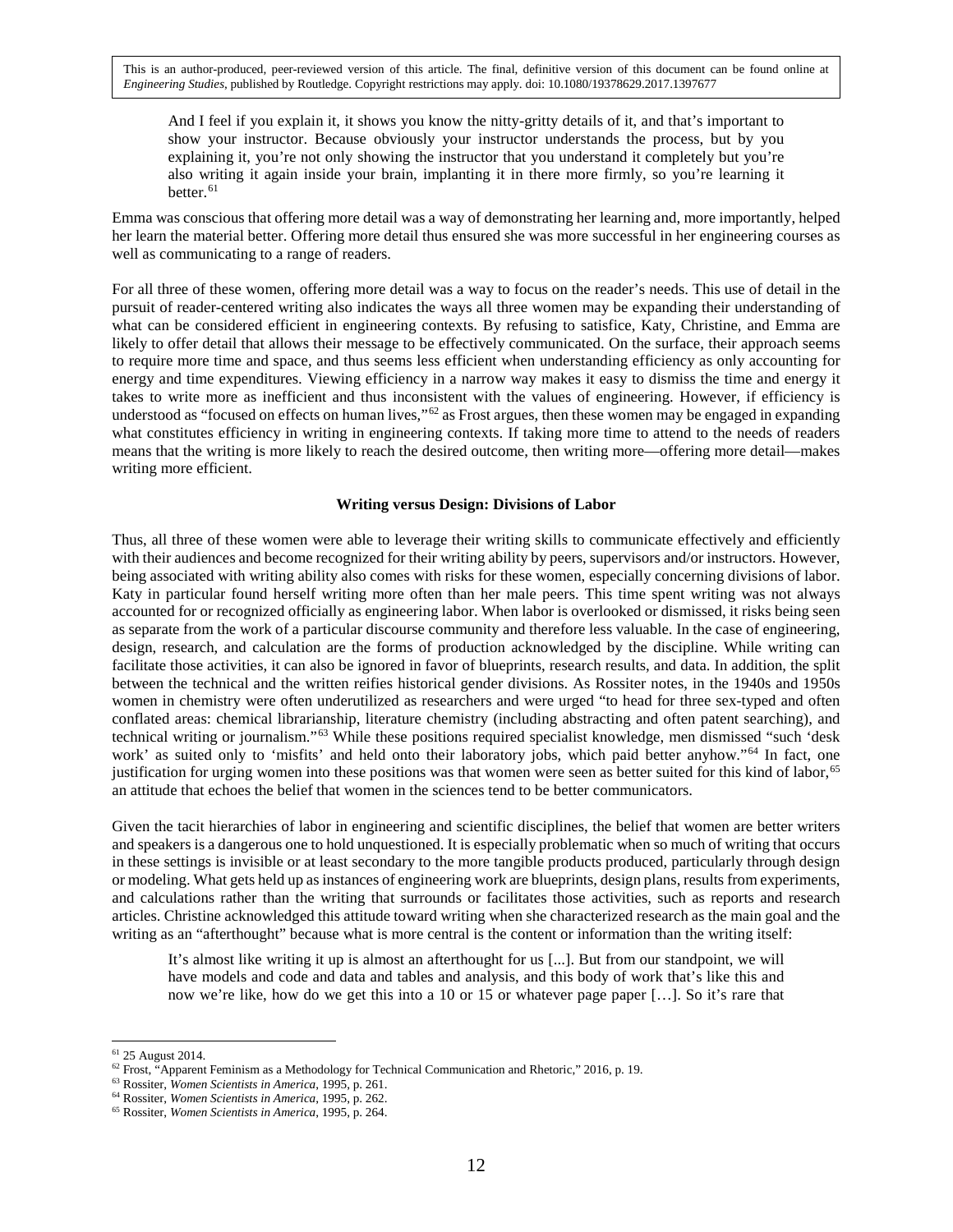we're changing the world with what we're writing about—it's more there's some tables, or there's a new model, or it's the way we did the literature review […]. The paper itself is just the vehicle to communicate the real contribution of what they're making.<sup>[66](#page-13-0)</sup>

Even for a researcher who values writing and dedicates time to ensuring her communication is clear, writing becomes not a product that can stand on its own but rather the "vehicle," to use Christine's term, for the information she needed to communicate. Implicit in this distinction is that the knowledge and content is what is important, and that writing is just the means to the end. This distinction creates a hierarchy between the production of technical knowledge and the communication of that knowledge, one that values technical information over writing.

Katy remarked on this division of labor when she compared herself to her male peers, which replicates the division Rossiter examines, albeit more subtly. As the only woman engineer at her firm, she asserted that she was better at writing than most of the men she worked with, which she in part attributed to her willingness to spend more than the minimum time and space needed or her refusal to satisfice. However, she was also conscious that because her supervisors recognized her writing skills, she was frequently assigned more writing than the other male engineers. In one case, the firm was struggling to complete an operations and maintenance manual by a deadline, so they assigned sections out to several engineers. After Katy had completed her allotted sections, the assignments were shuffled, and she was required to write even more. Because she ended up writing so much more than anyone else on a project that she was not even officially a part of, Katy was frustrated both by her peers' failure to pull their weight and her supervisors' failure to recognize the significant amount of work she contributed.<sup>[67](#page-13-1)</sup>

More to the point, Katy is aware that if she spends her time writing reports, she is less likely to be designing and calculating, the more highly valued and recognized forms of engineering production. She is also conscious that writing more means practicing design skills less:

I feel like I write more than I design, I'm losing those skills. So I don't practice as much design work whenever I'm spending a month writing a report. I mean I get some, to get the information in here, but I feel like I focus a lot of energy at something that's also presentable, and also probably more energy than some people that I know, like peers or people in my office, so that's the other thing that hinders.<sup>[68](#page-13-2)</sup>

Because she values writing, Katy dedicates more time and energy on it than her peers, but that time means that she is assigned more writing and given less design work to do. Unlike the women Malone and Rossiter examine,<sup>[69](#page-13-3)</sup> Katy's case does not reveal an overt division of labor, yet the implications are troubling. Because Katy uses writing to assert herself as a competent professional, a strategy other engineering women are likely to employ, she runs the risk of being associated more with writing than the more visible design work valued by her discourse community.

What Katy experiences possibly begins at the university level, when engineers are becoming socialized to the conventions of professional practice. Emma's case illustrates this gendered division between writing and technical work. On a design team in one of her engineering courses containing two men and two women, the women became primarily responsible for the writing of the report. To make up for their lack of writing, the two men focused on calculating and building the project, a fish tank to test filtration design:

So I feel like boys more or less stick to, they more or less stuck to gathering the data with the fish tanks, you know, putting the fish tanks together. I mean, Casey [the other woman on the team] and I definitely did the drilling in the tanks and connecting the plumbing and what-not, but when it come [sic] to reports, it was definitely more Casey and I working on it. Andrew did help at the very, he did start helping more after he saw how much Casey edited from his paragraphs.<sup>[70](#page-13-4)</sup>

Emma was also quick to point out that this division was not necessarily due to gender but because she and Casey spent more time together, commenting that "I don't think it was mainly because of the gender gap, it was just timing-wise, Casey and I had more time to spend together because she, we had more classes together […] and the boys had separate classes from us, so it was really hard to get on the same time schedule."[71](#page-13-5) In addition, project roles were never

<span id="page-13-0"></span><sup>66</sup> 23 June 2014.

<span id="page-13-1"></span><sup>67</sup> 17 December 2014.

<span id="page-13-3"></span><span id="page-13-2"></span><sup>68</sup> 17 December 2014.

<sup>69</sup> Malone, "Chrysler's Most Beautiful Engineer," 2010; Rossiter, *Women Scientists in America*, 1995.

<sup>70</sup> 16 December 2014.

<span id="page-13-5"></span><span id="page-13-4"></span><sup>71</sup> 16 December 2014.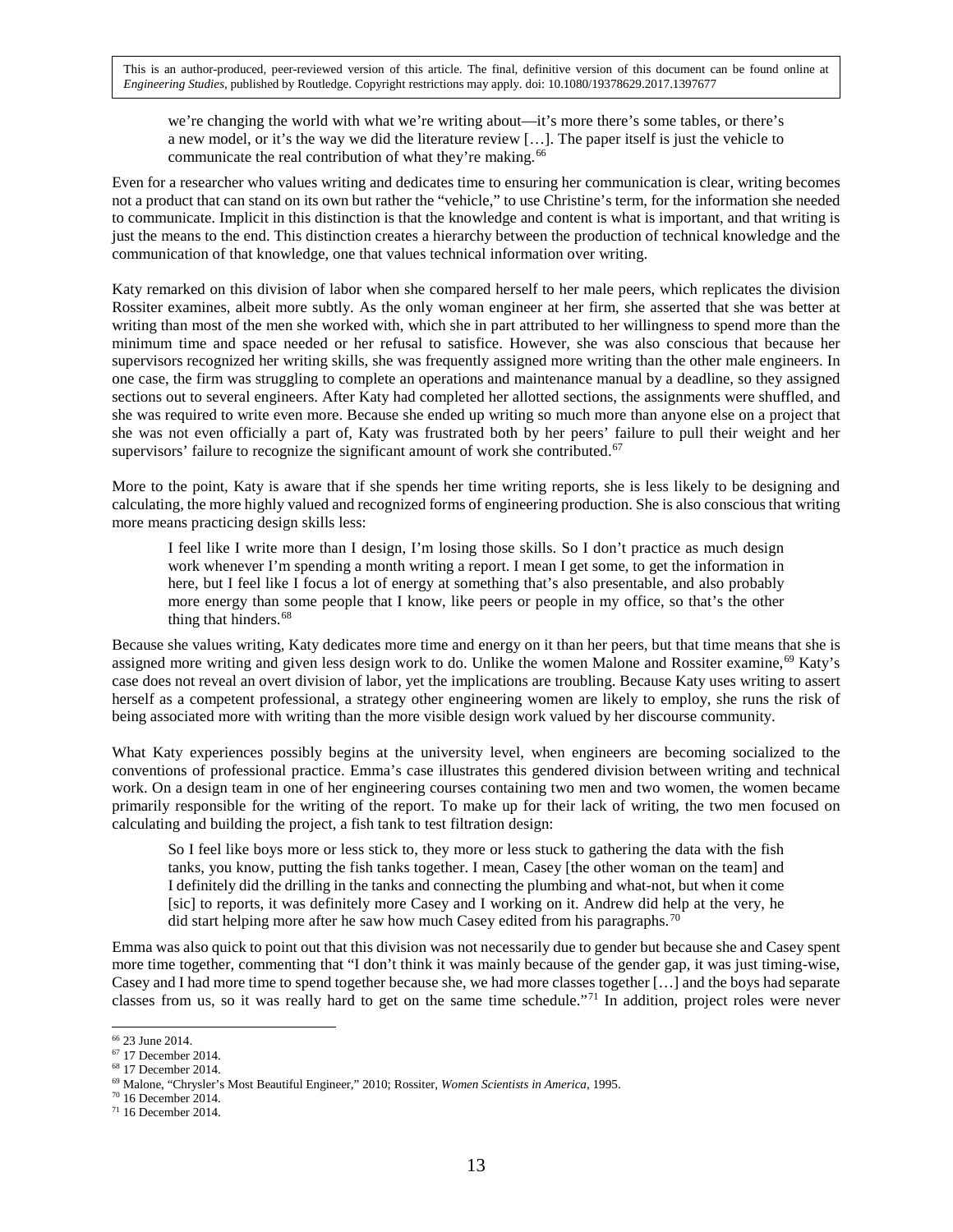negotiated but occurred somewhat naturally: "I feel like it just kind of happened. We never negotiated it, we were just at that point where you just go and check the tank when you get to class, and it just seemed that Nishawn was always checking the tank, like he got there early or something."[72](#page-14-0) Because it seemed that everyone was contributing as best they could in their own way, Emma did not seem concerned that she and Casey had completed the bulk of the writing labor.

While Emma felt that her team worked productively together, the writing the men did contribute raised concerns in terms of quality and appropriateness. Both men's writing required significant revision and editing to make it acceptable:

When each person came to the table, it wasn't done or it was really poorly done, like they didn't pre-edit it before they gave it to us, and so, um, I'm a person who believes wholeheartedly in editing. I don't believe you can write something and it's going to be perfect, you need to edit it. And so things didn't make sense, there wasn't even complete sentences, like they wrote down their thoughts as though they were brainstorming, like that's all they gave us was brainstorming.<sup>[73](#page-14-1)</sup>

Emma commented that both writers expressed a lack of confidence, one because he misunderstood what was required and was taken aback by the amount of editing Emma and Casey did to his writing, and the other because he was a multilingual writer who felt less confident in his writing. It is possible that the men found other ways to contribute because they wanted to avoid the writing work that they felt less capable of performing adequately. Thus, unconsciously or consciously, the men adopted a strategy of writing avoidance that was overlooked in the final project.

While not necessarily intentional, Emma's experience reflected a gendered division of labor, where the two women on the team produced the writing while the two men did more technical work. That work was somewhat evenly distributed, with each member contributing toward the final goal, yet the gendered division between written and technical work is problematic. Here, the women took on more of the written, yet invisible, labor. Meanwhile, the men were responsible for the technical labor that is more visible in terms of both a product (the fish tank) and the numbers produced from measurements. While Emma did not believe that the division was based on gender—instead, it was because the women were more skilled with the writing and the timing worked out for the women to work together the division of labor reveals how women are associated with writing in engineering settings, even at the schooling level. The men on the team never had an opportunity to improve their writing, and the women are potentially denied opportunities to hone technical skills. Furthermore, the division of labor Emma describes reflects the situation many women encounter in the profession, where historically writing is seen as women's work, women are assigned more writing-based tasks, and women are viewed as having more developed writing skills by both themselves and their peers.

Research on the value of writing in collaborative projects also demonstrates a gendered division of labor. Wolfe and Alexander found in their study of mixed-gender teams that men assumed control of the computer aspects of a project and women became more responsible for the writing.<sup>[74](#page-14-2)</sup> This gendered division of labor was not problematic until they examined how each type of contribution was valued. Even if the writing components took more time, the technical labor was more highly valued. In fact, writing itself was rendered somewhat invisible compared to more prestigious computer work. Wolfe and Alexander point out that "In two of the groups we observed, the male computer experts contributed no substantive writing to the group project. In fact, these two men Brandon (Team 2) and Geoff (Team 7) seemed to perceive computer work as a way to avoid writing."<sup>[75](#page-14-3)</sup> Their conclusions indicate that "some team members tended to overlook or minimize women's written contributions while simultaneously praising the quality of men's writing even though those men had not produced any independent writing for the project."<sup>76</sup> As stated in the quotations above, both Katy and Christine noted that writing was subordinate to the technical, design work, even though they valued it.

Wolfe and Alexander's findings provide a problematic lens to view Emma's experience working on a team. While Emma was satisfied with her collaborative project, the ways that writing more "naturally" fell to the women are troubling. In classroom settings, if women are denied access to practicing technical skills, they may not gain as much

 $72$  16 December 2014.  $\overline{a}$ 

<span id="page-14-1"></span><span id="page-14-0"></span><sup>73</sup> 16 December 2014.

<span id="page-14-2"></span><sup>74</sup> Wolfe and Alexander, "The Computer Expert in Mixed-Gendered Collaborative Writing Groups," 2005.

<sup>75</sup> Wolfe and Alexander, "The Computer Expert in Mixed-Gendered Collaborative Writing Groups," 2005, p. 147.

<span id="page-14-4"></span><span id="page-14-3"></span><sup>76</sup> Wolfe and Alexander, "The Computer Expert in Mixed-Gendered Collaborative Writing Groups," 2005, p. 162.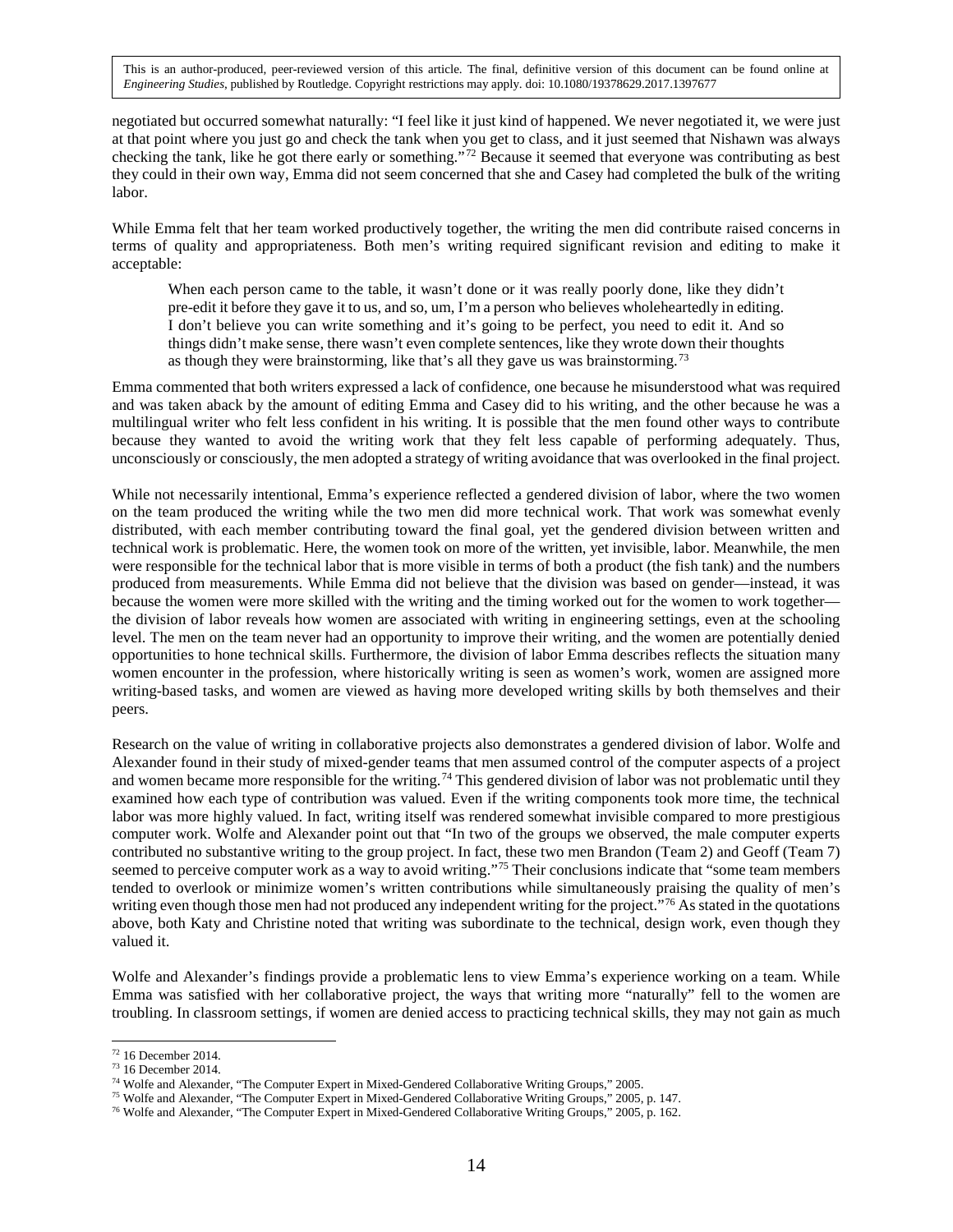experience as their male peers. Wolfe and Alexander demonstrate that writing may not be as highly valued as technical knowledge; furthermore, they found that the men who claimed expert status with computers often withheld that knowledge from their female classmates.<sup>[77](#page-15-0)</sup> Finally, this division also allows male students to avoid writing and to fail to develop writing skills they need, and they reap the rewards of higher grades when paired with competent female writers who are also women. The gendered division of labor thus has troubling implications in continuing to reify the association of writing as women's work and its more invisible, less prestigious status in engineering. As students, women are socialized into a system that divides work into the written versus the technical and places the burden of communication on women. If they encounter this division as students, they may be less likely to question that binary when they move into the workplace.

#### **Double-Binds in Women's Communication**

In addition to taking up more of the writing labor, Katy, Christine, and Emma each perceived their writing as different from that of their male peers. Each woman's writing was also viewed as different, especially in terms of length and style. As with the division of labor, these perceptions can have troubling implications. For these women, their knowledge of when it was essential to say more on a particular topic was rooted in their considerations of the audience's needs. Yet for a woman, going into more detail runs the risk of being seen as verbose and as not valuing the core principle of efficiency in technical writing, even though efficiency should account for quality and impact as much as economy, using Frost's rearticulation. When paired with associations of women as "chatty," or as not capable of being silent, and men as terse, women's tendency to include more description raises issues of how their gender may affect a reader's reception of their work.

Katy's case best demonstrates the potential double-bind that offering detail can place a woman engineer: if she does not write enough to accomplish her purpose, she may be seen as incompetent, but if she writes too much, she may be perceived as chatty and as not adhering to the norms of engineering discourse. For instance, Katy's mentor and direct supervisor remarked, "she is going to have to write a facility plan for [Woodsville] [...] I hope she's short and to the point and not verbose, if you know what I mean."[78](#page-15-1) While he praised her ability to write clearly and effectively overall, his comment raises concerns that she would write more than might be acceptable, even if she has legitimate reasons for doing so. And being verbose instead of concise would indicate that she does not write efficiently, as the values of the engineering discourse community demand. The company's president also noted that the level of detail Katy provides is not strictly necessary for the work she needs to do. He was also careful to point out that she was never viewed as "talking down to anybody,"[79](#page-15-2) which is one way including substantial description could be perceived. In addition, he mentioned that her level of description never seemed to be ill-received by clients. While he was careful to focus on praising her writing, these comments reveal a belief that writing more descriptively can have negative ramifications for an engineering writer, especially when women are seen as unable to get to the point. It also indicates a more limited view of efficiency in failing to recognize where detail can lead to efficient and more effective communication.

More tellingly in terms of gendered perceptions of communication, two of Katy's coworkers indicated that she occasionally had difficulties communicating. While her coworkers were careful to note that Katy was a highly skilled engineer, the gendered implications of these criticisms are worth teasing out. First is the fact that her mentor raised the possibility that she had trouble communicating with contractors for a variety of reasons. As Katy herself notes, as a civil engineer with active projects, she interacts with primarily male contractors who are often hostile to the presence of women. One of the problems with working in a field such as construction, as Katy comments, "is working in the field with jackasses who are sexist."[80](#page-15-3) She continues, "Being told that women are hard to work with in construction because we are emotional is really demeaning. […] that comment [about women as emotional and irrational] would never have been made if it was just a man to a man, a man to another man."<sup>[81](#page-15-4)</sup> As a woman working in a profession not only dominated by men, but within a highly masculine culture that entails working with other male-dominated fields such as construction, Katy is aware that her sex might create some problems in the field because men may be

<sup>77</sup> Wolfe and Alexander, "The Computer Expert in Mixed-Gendered Collaborative Writing Groups," 2005, p. 150.  $\overline{a}$ 

<span id="page-15-1"></span><span id="page-15-0"></span><sup>78</sup> 26 February 2014.

<span id="page-15-2"></span><sup>79</sup> 18 February 2014.

<sup>80</sup> 17 December 2014.

<span id="page-15-4"></span><span id="page-15-3"></span><sup>81</sup> 17 December 2014.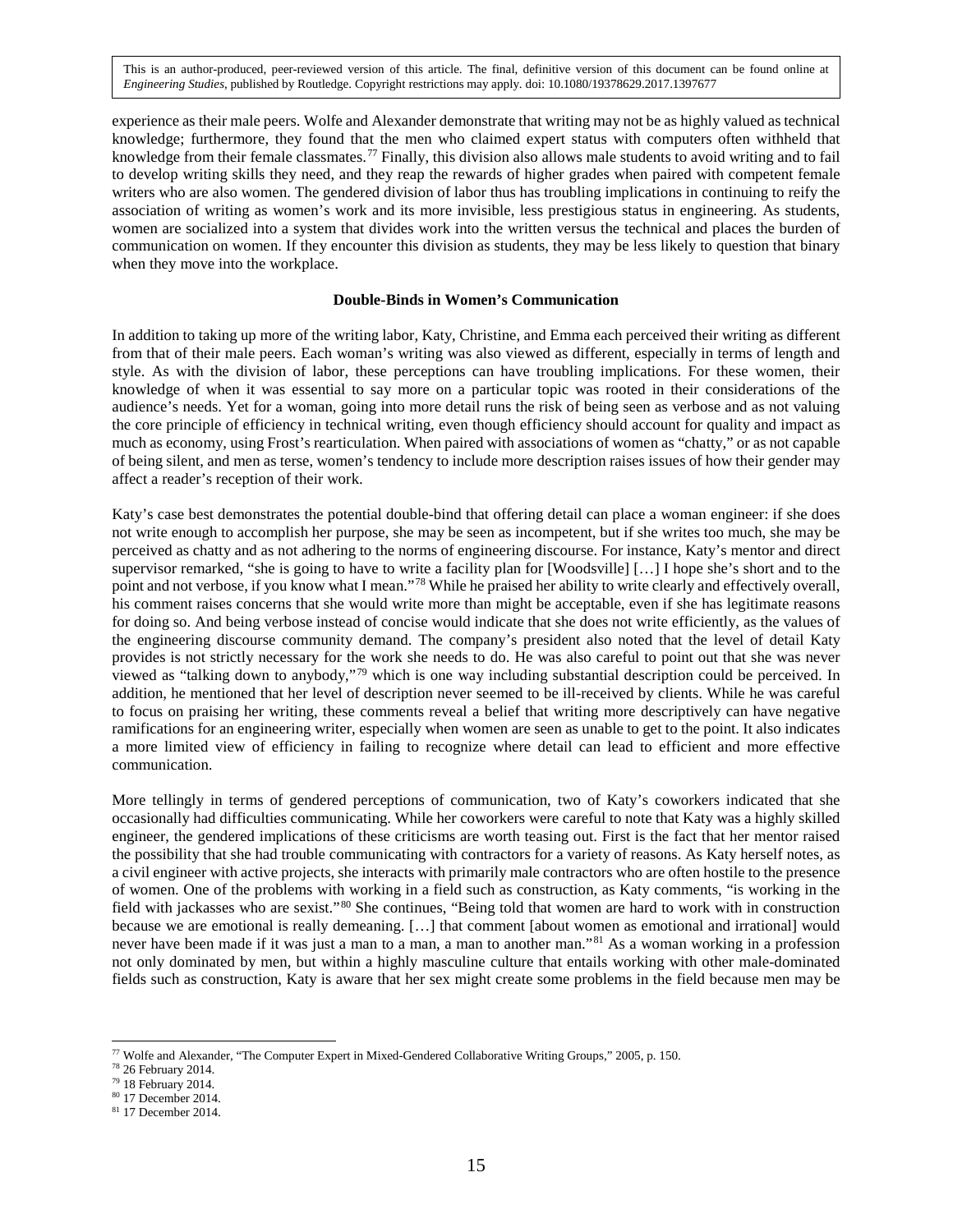unwilling to work with her or other women. It is difficult to ignore Katy's gendered interactions with contractors and individuals like them or the experiences of other women engineers venturing into a domain that is often subtly or even actively hostile to women.[82](#page-16-0)

Some of this perceived difficulty seemed related to Katy's communication style, at least for her coworkers. In fact, two of her coworkers referred to her as "blunt" when asked about ways she might struggle as an engineer. This particular term, and how it was used, indicates a conflict between perceptions of how Katy should communicate as a woman and the effective communicative strategies she had to employ as an engineer. Katy is frequently direct and does not hesitate to share her viewpoints, especially when she sees an issue or problem. In engineering, this directness is valued—but in a woman is seen as potentially problematic. For instance, the president of the company remarked:

In some cases, [Katy] can be a little blunt. She has never been blunt in a manner that would cause offense to our clients, but she will definitely tell you what she thinks. And this is not a bad, I'm not—she is a very straightforward person when it comes to conveying her opinion and technical aspects of any job, and she makes sure the client and anyone else knows exactly what they need to know. It's refreshing, in any case, to many people. The only drawback is that she can be a little blunt.<sup>[83](#page-16-1)</sup>

Another coworker also called attention to this trait, noting that she would refuse to let an argument or subject go when she knew that she was right, and he also referred to the way she communicated as "blunt."[84](#page-16-2) Both tried to couch the comment as simply a less-positive attribute, especially as it was in response to a question about Katy's weaknesses. Yet the fact that two separate individuals both made note of this particular characteristic using the same term is telling. One reason this word "blunt" is problematic is the double-meaning behind it: it is not a characteristic typical of the ways women communicate—stereotypically, women are not blunt; they soften their criticisms and often couch their comments in more positive terms.<sup>[85](#page-16-3)</sup> Wolfe and Powell examine the effects of gendered perceptions of communication in engineering teams, finding that speech acts that were more typically feminine were punished by male participants.<sup>[86](#page-16-4)</sup> One of their findings demonstrated that engineering men perceive female-typical speech as weaker or as expressing insecurity, such as women's tendency to phrase criticism using an "I-statement," a pattern viewed as weak.<sup>[87](#page-16-5)</sup> In this case, Katy is in another double-bind, where if she were less direct, her voice would be silenced, yet she risks censure for being so direct in her communication.

Katy, in her bluntness, is conforming to speech patterns more typical of engineering culture, yet less typical of women. Because she is so direct, she risks censure from those she talks to, and her coworkers find her directness to be potentially problematic. It is less likely that these two men would criticize a male coworker—someone who they know is highly intelligent and capable—if he were direct (or even blunt) in his communication. Katy comes to conclusions that are well-reasoned, and she often finds problems that others miss; if she were not so blunt, it is possible that her message would not be heard. In other words, if Katy were less direct with her speech, she would actually be viewed as less competent and potentially punished by having her recommendations ignored or overlooked. In this case, she is so capable that her so-called "bluntness" is raised only as a minor issue embedded within praise. Thus, while Katy is criticized for her directness, she must speak in both engineering-typical and male-typical ways to be seen as fully capable and as a member of her discourse community.

Unlike Katy, who was forthcoming about the sexism she had experienced in the workplace and some of the ways her gender directly affected communication, Christine tended to gloss over potential impacts. While reluctant to comment on the ways her communication may have been subject to gendered perceptions, Christine's responses revealed that she had concerns related to those perceptions as she navigated her workplace environment, particularly as a mother and academic:

I'm not as close to these things as you can tell […] but I do think there are women—I do know peers at other institutions where you feel like there's a situation where people are just not as supportive or where they do still have the sort of a faculty member who's not really aware of a flexible schedule, or someone is sick, then you have to come with another plan for class. Which is kind of the worst

<sup>82</sup> Yates, "Retention of Nontraditional Engineering Construction Professionals," 2001, pp. 42-45.  $\overline{a}$ 

<span id="page-16-1"></span><span id="page-16-0"></span><sup>83</sup> 18 February 2014.

<span id="page-16-2"></span><sup>84</sup> 7 March 2014.

<span id="page-16-3"></span><sup>85</sup> Wolfe and Powell, "Biases in Interpersonal Communication," 2009, pp. 8-11.

<sup>86</sup> Wolfe and Powell, "Biases in Interpersonal Communication," 2009, pp. 8-11.

<span id="page-16-5"></span><span id="page-16-4"></span><sup>87</sup> Wolfe and Powell, "Biases in Interpersonal Communication," 2009, pp. 10-11.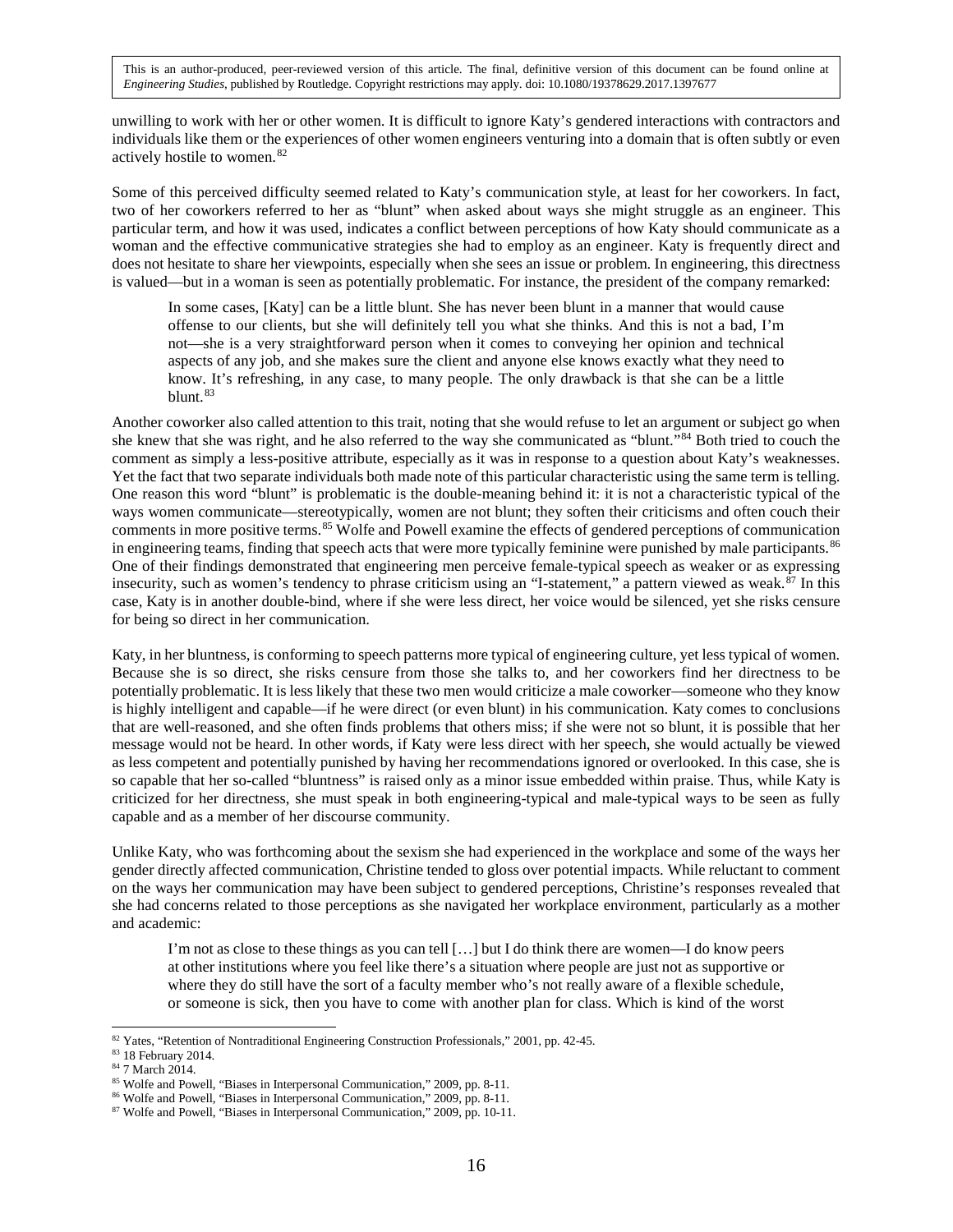thing. The worst thing that happens is that your child is sick on a day you're supposed to be in class. Other than that you can pretty much move everything else. You just do the best you can to make sure that doesn't affect anything.<sup>[88](#page-17-0)</sup>

Here, Christine notes that while academics may ostensibly have flexible schedules, she also realizes that the academic work environment can impact a parent, whether it is not having support from peers or supervisors, or the faculty member being unable to take advantage of the flexibility in scheduling to care for family. Her attitude, ultimately, is that one has to "make sure that it doesn't affect anything," which shifts the focus back to the individual, rather than the institution. As she noted earlier in the interview, she was fortunate to not necessarily have experienced bias, though she remarked that she experienced "some odd situations, but nothing that I wasn't able to deal with myself or go talk to someone about."[89](#page-17-1) Her focus in the interview, however, was not on those "odd situations" but rather on her individual choices. She also made sure to emphasize that

If there were metrics to achieve, I have achieved them. So whatever promotions and such came, I worked very hard that my gender was a non-issue. I had met all of the hurdles I needed to. It would have been very hard to make a case against my success. Because you do probably feel a little bit in my position like you have something to prove. To show that you can have four kids if you choose and still be successful in a traditional faculty position.<sup>[90](#page-17-2)</sup>

While Christine felt supported—she had one child in graduate school, one pre-tenure, and two before her promotion to full professor—she also indicated that she recognized how her gender and decision to have children may have subjected her to gendered perceptions. Because of that potential, Christine did everything she could do as an individual to minimize their impact, including using her writing to meet the metrics needed for success and navigating workplace communication situations professionally.

That focus on her actions as an individual rather than problems in the institution meant that she carefully governed her appearance and workplace interactions, including separating her personal from her professional life.

I read a lot of books where people are in environments that aren't supportive, and students have come to me and have had odd experiences on internships where they really were in not great situations or didn't feel like they were being taken seriously. I try to be pretty conservative. I mean, I'm not going to walk in here in a low-cut blouse and expect that people aren't going to notice that. I mean, I try to be very professional at work, and I'm really careful with my relationships with students and faculty—it's just very professional. I don't cross the line. I don't who's getting engaged. I don't know who has a cat. I mean, I think in some ways I try very hard to, because some people kind of assume, "oh you're a mom. You're the mom, they love you because you're so motherly-like." I try very hard to not have that experience. I mean, if I have a student who is having a serious problem, of course I will help them. But I'm not, I don't seek that. I don't try to become the mom or become the buddy. I try to stick sort of with a very professional relationship.<sup>[91](#page-17-3)</sup>

In response to my follow-up question about separating her personal from professional life, Christine responded:

I do have, I would say I have some faculty who are friends. I teach Sunday school and work with girl scouts and I am a very caring person in that environment  $[\dots]$  I try not to cross that line at all.<sup>[92](#page-17-4)</sup>

Because Christine is a mother, she indicates that she felt pressure to be the "motherly" type in her professional life, but she actively resisted that perception because it could interfere with her ability to be successful. She identified as someone who was caring and motherly in her personal life and volunteer work, but in the workplace, she minimized the chances that she would be perceived as anything other than serious and professional. Christine's belief that if she was seen as "the mom" or "the buddy" then she would not be able to be as successful or be taken as seriously demonstrates the quandary that she navigated daily. One aspect of her identity was as a woman and as a mother, but that identity was not present in the workplace so that she could assert the professional, serious academic persona.

<span id="page-17-0"></span><sup>88 26</sup> January 2015.

<span id="page-17-2"></span><span id="page-17-1"></span><sup>89</sup> 26 January 2015.

<sup>90</sup> 26 January 2015.

<span id="page-17-3"></span><sup>&</sup>lt;sup>91</sup> 26 January 2015.

<span id="page-17-4"></span><sup>&</sup>lt;sup>92</sup> 26 January 2015.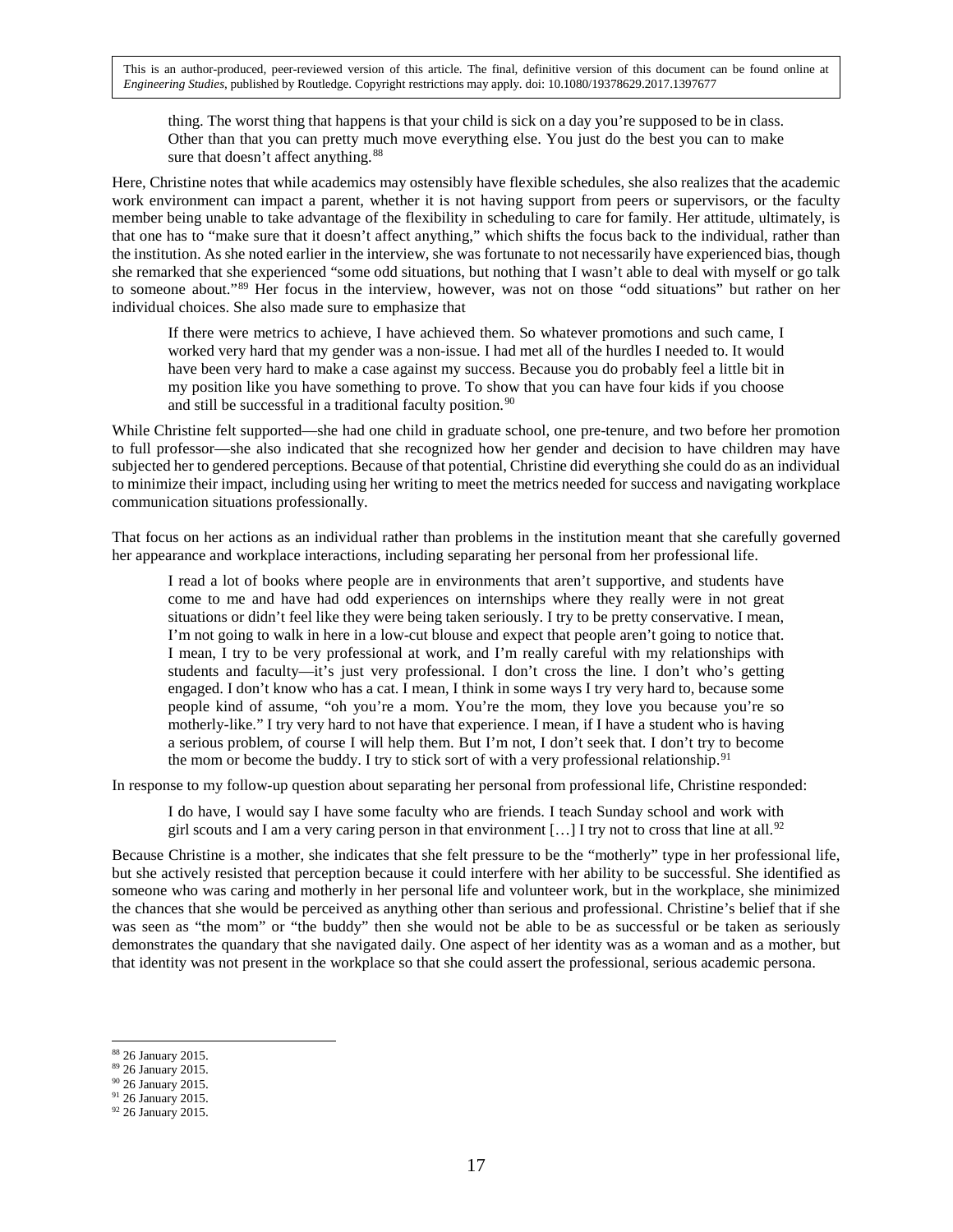For Emma, the biological engineering student, gendered perceptions of communicative practices took the form of her unease with her own feelings, a discomfort she attributed to the ways that engineering as a field punished women who are overly emotional. As part of her study abroad experience, she was asked to write a blog, a genre that was new to her and one that made her anxious. The source of her anxiety was that she knew that she should do more than simply record what happened to her. She understood that the genre of the blog post needed

to be much more inspirational writing. And it's going to be like a diary in a sense because you're going to explain how this experience changed you or what you felt. I guess do more *feelings*. I think that's going to be the basis of the writing, is that you write your feelings out.<sup>[93](#page-18-0)</sup>

As she conveyed these ideas, each time she said the word feelings, it was enunciated strangely, almost with a wince, which made me ask, "What's making you uncomfortable about talking about your feelings?" Emma's reply pinpointed the trouble with being a woman in engineering: often, the culture requires a woman to deny a part of herself.

I think it's just funny, you know, when they tell you, you need to write your experience and get all your feelings out so you never forget it and stuff. And for me, feelings have never been—the quality desired by a female scientist or engineer especially. You need to be, like, like—So when I get upset, I start to cry. […] And I hate that. I hate it so much. Because I was in the middle of Statics, trying to fight to get a freakin' A in the class, and he was telling me that I didn't work hard enough, and I walk away and I get tears in my eyes, and I'm like "oh crap, it's coming." And people were looking at me because it's mainly a male-dominated world, it's a very competitive classroom environment. It's really embarrassing to show emotions and to show you care for something like that. And it wasn't the fact that I was really upset I didn't get an A, it was the humiliation because, you know, I'm a girl and I cry. I get emotional. And I hate getting blamed for your emotions because you're a girl. It's like "no, I have emotions because I'm a human being."[94](#page-18-1)

Her final response—"I have emotions because I'm a human being"—reveals the potential dangers of writing and communicating for women within an overtly masculine engineering culture. Emma understands that the masculine world that she has entered will punish her for feminized ways of writing and behaving. And that understanding has affected not only her ability to think about writing out her feelings, but also her capacity to experience her own emotional responses without being judged.

#### **Implications for Women Writers**

Thus, while writing might offer an avenue to women's success in engineering, it also exposes potential problems. If their writing is characterized as "chatty," women risk marginalization if they are perceived as communicating contrary to the values of the field. Equally problematically, direct forms of communication are punished even though the communicator is operating within the conventions of her discourse community. Since engineering prizes concision and directness in communication, the stereotype that women are verbose, prosy, or simply not male could lead their writing to be viewed as inconsistent with the field's values, especially when it comes to efficiency. And in Katy's case, her communication is both blunt and descriptive, placing her in two double-binds that she may not be able to escape.

Furthermore, as Emma demonstrates, some women may feel unable to access certain forms of communication because they are afraid of being too associated with their gender. While emotion or description do not belong solely to women, the cultural associations between emotion or "chatty" behavior and women's ways of writing risks overlooking the use of these strategies to communicate more effectively and efficiently. As Katy, Christine, and Emma all indicate, they write more because they understand the reader will potentially need more information, in line with the expanded definition of efficiency that Frost advocates.<sup>[95](#page-18-2)</sup> And as Emma shows, her discomfort with expressing herself is a direct result of being in a field that rejects emotion and forces her to deny her own experience as a woman. To disrupt these binaries and embrace a broader understanding of efficiency, engineering professionals must understand the range of forms efficiency can take and be conscious of the impacts of viewing women's communication in gendered ways.

<span id="page-18-0"></span><sup>&</sup>lt;sup>93</sup> 16 December 2014. Emma herself emphasized "feelings," as indicated with italics.

<span id="page-18-1"></span><sup>94</sup> 16 December 2014.

<span id="page-18-2"></span><sup>&</sup>lt;sup>95</sup> Frost, "Apparent Feminism as a Methodology for Technical Communication and Rhetoric," 2016.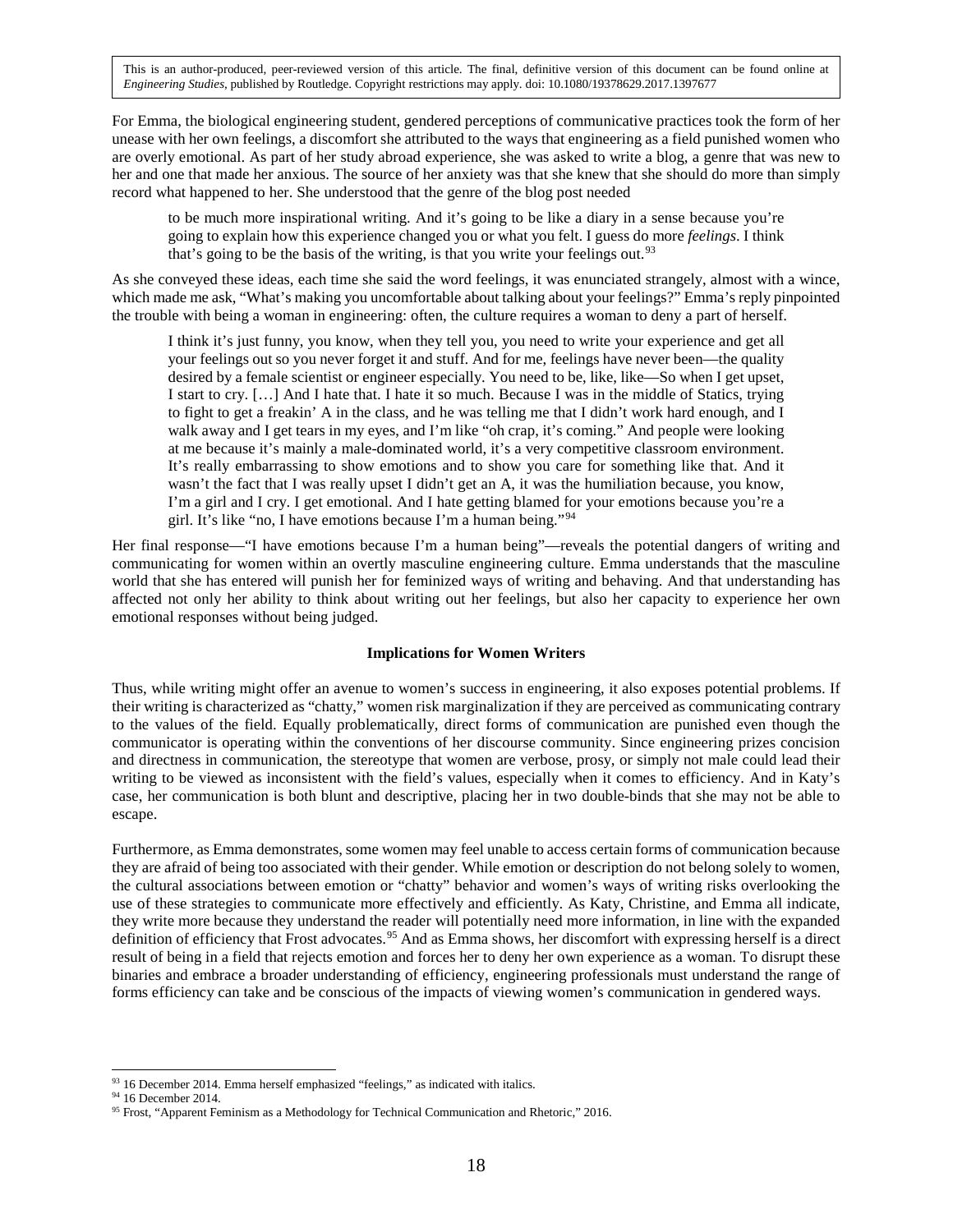In order to change the culture, engineering organizations can begin by acknowledging the sex-based divisions that continue to exist in who writes and how writing is perceived as gendered. For instance, in engineering classrooms, instructors who understand that women tend to write more frequently than men can make both male and female students conscious of this tendency. The instructor's articulation of these realities would work to reduce gendered divisions of labor that reinforce the implicit hierarchy in what is valued. Instructors can also make explicit a more nuanced definition of efficiency that recognizes and values audience awareness and the effective use of detail to communicate, rewarding writers who refuse to satisfice. In professional settings and industry, those writers (both male and female) who have been made more conscious of efficiency as accounting for more than energy expended can push against perceptions of communication that disadvantage women and place them in double binds. Acknowledging women's contributions through writing will also allow supervisors to disrupt the continued binary between writing and technical labor, demonstrating the value of writing within engineering practice. Finally, as engineering organizations continue to grow aware of the microaggressions and biases that disproportionally affect women, they can also begin seeing the ways masculine perceptions of women's communication contribute to the subtle biases that deny women's contributions and alienate them from the engineering community. Conscious awareness of these tendencies and the ways writing is subject to gendered perceptions is a first step in changing the overall culture.

While women's gendered experiences certainly interact with their identities as writers, it is dangerous to characterize their writing as gendered. As long as these cultural associations exist, women will have to guard themselves against gendered perceptions of their written work and thus their selves and their experiences. Calling these associations to light and demonstrating how women continue to write in discipline-appropriate ways will enable to them to resist gendered constructions of their work and make space for a broader understanding of what constitutes both engineering labor and efficiency. Instead of reading their writing as women's writing, their supervisors, instructors, and peers must consider the many factors at work and resist attempts to place restrictive frames around the engaging, effective, and appropriately descriptive work these women offer.

#### **References**

- Annas, Pamela J. "Style as Politics: A Feminist Approach to the Teaching of Writing." In *Feminism and Composition: A Critical Sourcebook*, edited by Gesa E. Kirsch, Faye Spencer Maor, Lance Massey, Lee Nickoson-Massey, and Mary P. Sheridan-Rabideau, 61-72. Boston: Bedford/St. Martin's, 2003.
- Bix, Amy S. *Girls coming to tech! A history of American engineering education for women*. Cambridge, MA: The MIT Press, 2013.
- Callahan, Janet, and Marcia Belcheir. "Testing Our Assumptions: The Role of the First Course Grade and Course Level in Mathematics and English." *Journal of College Student Retention: Research, Theory, and Practice* 19, no. 2 (2017): 161-175.
- Charney, Davida, John H. Newman, and Mike Palmquist. "'I'm Just No Good at Writing': Epistemological Style and Attitudes toward Writing." *Written Communication* 12, no. 3 (1995): 298-329.
- Connors, Robert J. "The Rise of Technical Writing Instruction in America." *Journal of Technical Writing and Communication* 12, no. 4 (1982): 329-352.
- Flower, Linda. "Writer-Based Prose: A Cognitive Basis for Problems in Writing." *College English* 41, no.1 (1979): 19-37.
- Flynn, Elizabeth A. "Composing as a Woman." *College Composition and Communication* 39, no.4 (1988): 423-435.

Flynn, Elizabeth A. "Gender and Reading." *College English* 45, no.3 (1983): 236-253.

- Frost, Erin A. "Apparent Feminism as a Methodology for Technical Communication and Rhetoric." *Journal of Business and Technical Communication* 30, no. 1 (2016): 3-28.
- Haswell, Janis T., and Richard H. Haswell. "Gendership and the Miswriting of Students." *College Composition and Communication* 46, no. 2 (1995): 223-254.
- Haswell, Richard H., and Janis T. Haswell. "Gender Bias and Critique of Student Writing." *Assessing Writing* 3, no. 1 (1996): 31-83.
- Hiatt, Mary P. "The Feminine Style: Theory and Fact." In *Feminism and Composition: A Critical Sourcebook*, edited by Gesa E. Kirsch, Faye Spencer Maor, Lance Massey, Lee Nickoson-Massey, and Mary P. Sheridan-Rabideau, 43-60. Boston: Bedford/St. Martin's, 2003.
- Kramer, Andrea S. and Alton B. Harris. *Breaking Through Bias: Communication Techniques for Women to Succeed at Work.* New York: Bibliomotion, 2016.